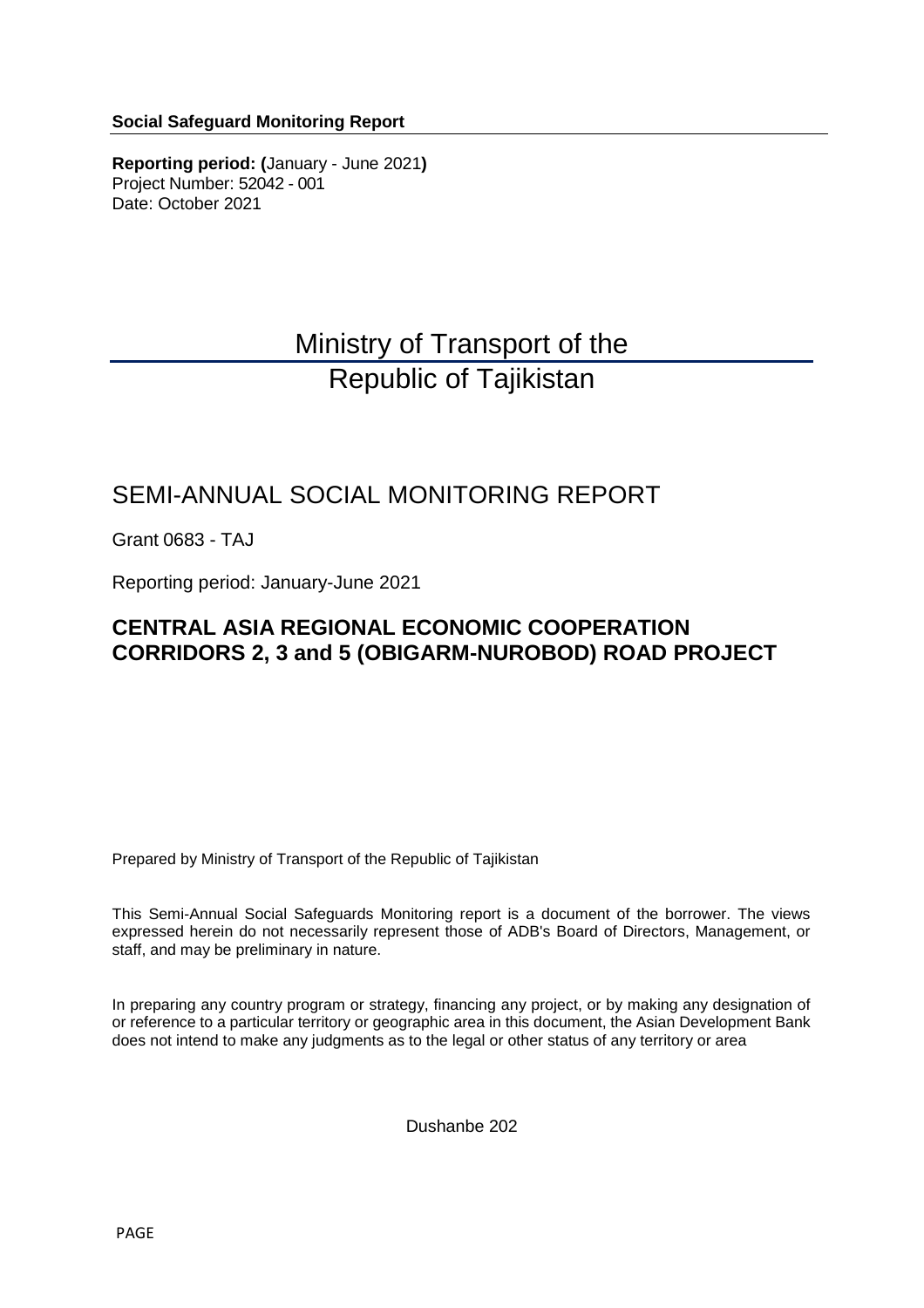## **Table of Contents**

| 1.1            |                                                                            |  |
|----------------|----------------------------------------------------------------------------|--|
| 1.2.           |                                                                            |  |
| 1.3.           |                                                                            |  |
| 1.4.           |                                                                            |  |
| 2.             |                                                                            |  |
|                | 3. VALUATION AND DELIVERY OF COMPENSATION AND OTHER ENTITLEMENTS. 15       |  |
| 3.1.           |                                                                            |  |
| 3.2.           |                                                                            |  |
|                |                                                                            |  |
| 3.3.           |                                                                            |  |
| 3.4            |                                                                            |  |
| 3.5            |                                                                            |  |
| 3.6            |                                                                            |  |
| 3.7            |                                                                            |  |
| 3.8            |                                                                            |  |
| 3.9            |                                                                            |  |
| 3.10           |                                                                            |  |
| 3.11           |                                                                            |  |
| 3.12           |                                                                            |  |
| 3.13           |                                                                            |  |
| 4              |                                                                            |  |
| 5              |                                                                            |  |
| 6              |                                                                            |  |
| 7 <sub>1</sub> |                                                                            |  |
| 6.3            |                                                                            |  |
| 6.4            |                                                                            |  |
| 6.5            |                                                                            |  |
| 6.6            |                                                                            |  |
| 6.7            |                                                                            |  |
| 6.8            | Delivered activities as per the recommendations by the LARP implementation |  |
|                |                                                                            |  |
| 8.             |                                                                            |  |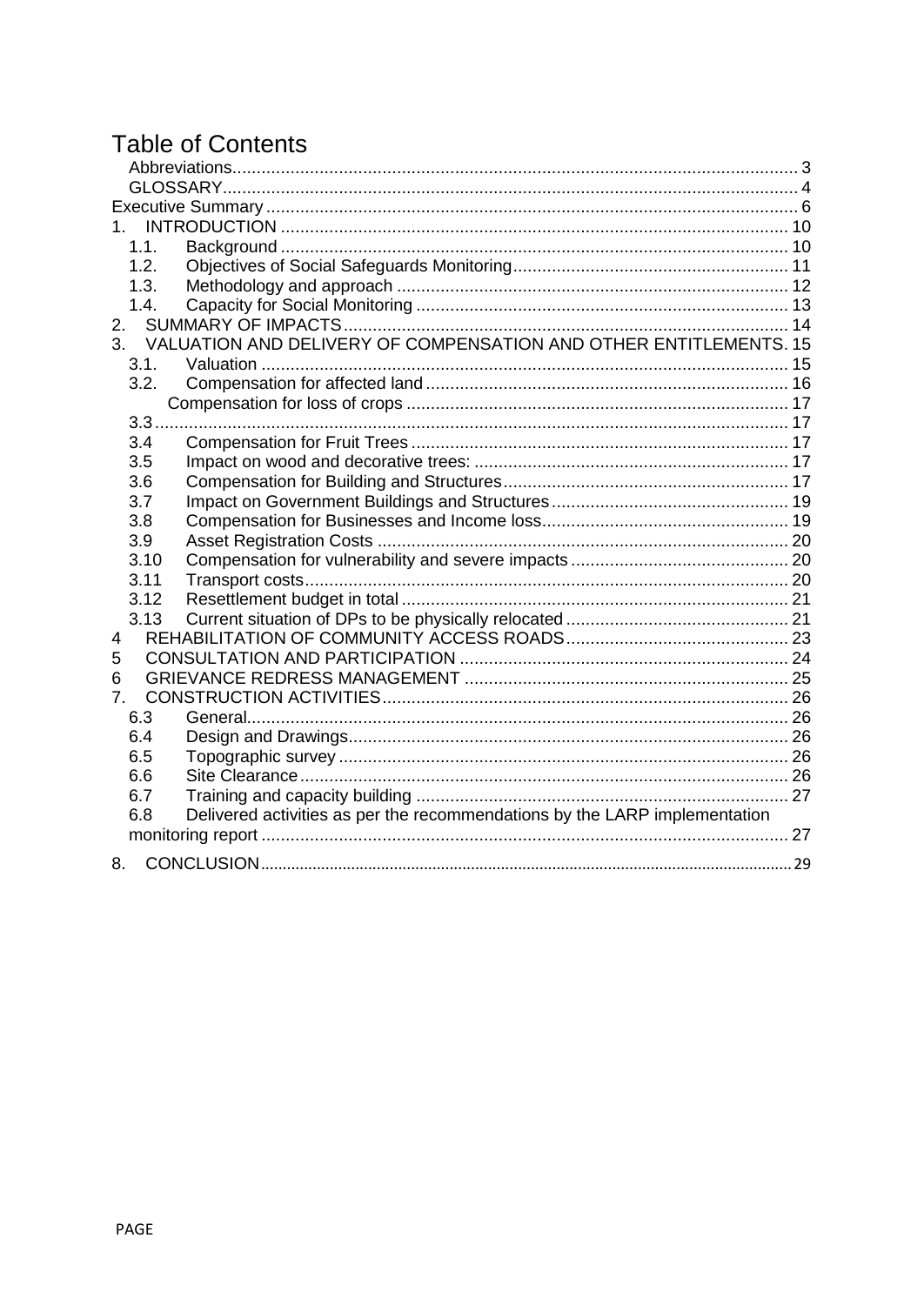#### Abbreviations

<span id="page-2-0"></span>

| AH           | affected household                                  |
|--------------|-----------------------------------------------------|
| <b>ADB</b>   | Asian Development Bank                              |
| <b>CAREC</b> | <b>Central Asia Regional Economic Cooperation</b>   |
| CC           | Civil Code of the Republic of Tajikistan            |
| DF           | dekhan farm                                         |
| <b>DMS</b>   | detailed measurement survey                         |
| <b>DP</b>    | displaced persons                                   |
| EA           | executing agency                                    |
| <b>FGD</b>   | focus group discussions                             |
| <b>GRC</b>   | grievance redress committee                         |
| <b>GRM</b>   | grievance redress mechanism                         |
| ha           | hectare                                             |
| HΗ           | household                                           |
| IR.          | involuntary resettlement                            |
| Kg           | kilogram                                            |
| LAR          | land acquisition and resettlement                   |
| LARP         | land acquisition and resettlement plan              |
| M&E          | monitoring and evaluation                           |
| <b>MOT</b>   | Ministry of Transport                               |
| <b>NGO</b>   | non-government organization                         |
| <b>NoL</b>   | no objection letter                                 |
| <b>PIURR</b> | Project Implementation Unit for Road Rehabilitation |
| <b>PMC</b>   | <b>Project Management Consultant</b>                |
| <b>RoW</b>   | right of way                                        |
| RT.          | Republic of Tajikistan                              |
| <b>SPS</b>   | Safeguard Policy Statement (ADB, 2009)              |
| <b>TJS</b>   | Tajikistani Somoni (currency)                       |
| <b>ToR</b>   | terms of reference                                  |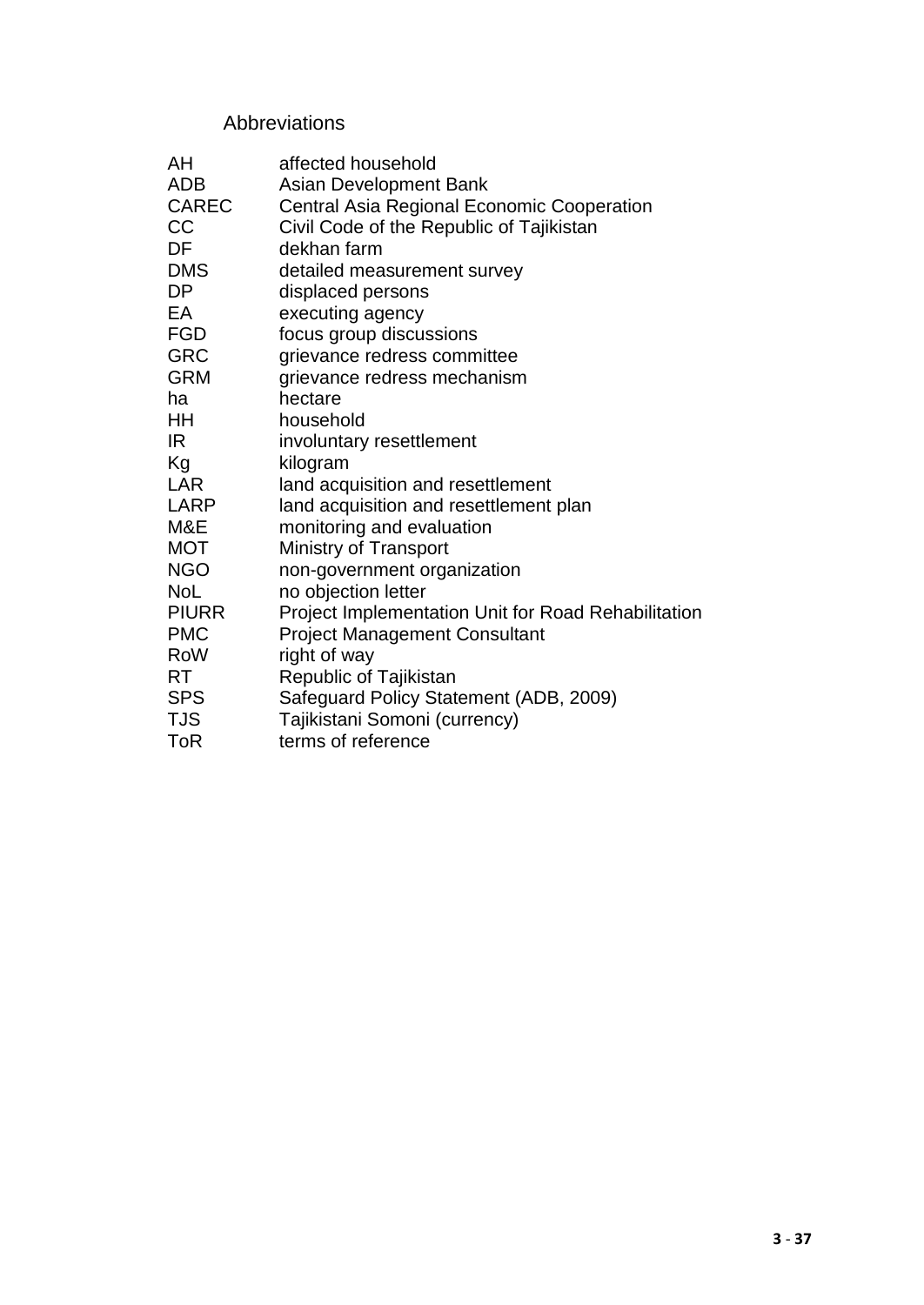#### <span id="page-3-0"></span>**GLOSSARY**

| <b>ITEM</b>         | <b>DESCRIPTION</b>                                                                                                                                   |
|---------------------|------------------------------------------------------------------------------------------------------------------------------------------------------|
| <b>Displaced</b>    | In the context of Involuntary resettlement, displaced persons are those                                                                              |
| Persons (DP)        | who are physically displaced (relocation, loss of residence, or loss of                                                                              |
|                     | shelter) and/or economically displaced (loss of land, assets, access to                                                                              |
|                     | assets, income sources, or means of livelihood) as a result of (i)                                                                                   |
|                     | involuntary acquisition of land, or (ii) involuntary restrictions on land use                                                                        |
|                     | or access to legally designated parks and protected areas (ADB SPS<br>2009).                                                                         |
| <b>Detailed</b>     | With the aid of the approved detailed engineering design, this activity                                                                              |
| <b>Measurement</b>  | involves the finalization and/or validation of the results of the inventory                                                                          |
| <b>Survey (DMS)</b> | of losses (IOL), severity of impacts and list of DPs. The final cost of                                                                              |
|                     | resettlement can be determined following completion of the DMS.                                                                                      |
| <b>Compensation</b> | Payment in cash or in-kind to replace losses of lands, housing, income                                                                               |
|                     | and other assets caused by the Project. All compensation is based on                                                                                 |
|                     | the principle of replacement cost, which is a method of valuing assets to                                                                            |
|                     | replace the loss at current market rates, plus any transaction costs such                                                                            |
|                     | as administrative charges, taxes, registration and titling costs.                                                                                    |
| <b>Cut-off Date</b> | The date after which people will not be considered eligible for<br>compensation.                                                                     |
| <b>Dehkan Farm</b>  | Mid-size land, which is legally and physically distinct from the household                                                                           |
|                     | plot for which full land use right, but not ownership is allocated either to                                                                         |
|                     | individual, group of individuals, or legal entity. The Law No 48 of Dehkan                                                                           |
|                     | Farms (dated 2002) regulate Dekhan Farms in Tajikistan.                                                                                              |
| <b>Entitlements</b> | The range of measures comprising cash or in-kind compensation,                                                                                       |
|                     | relocation<br>cost, rehabilitation and transfer assistance,<br>income                                                                                |
|                     | substitution /business restoration, which are due to DPs, depending on                                                                               |
|                     | type, extent and nature of their losses, and which suffice to restore their                                                                          |
|                     | social and economic base.                                                                                                                            |
| <b>Eligibility</b>  | Any person who resided in the Project area before the cut-off date that<br>suffers from                                                              |
|                     | Loss of house,<br>(i)                                                                                                                                |
|                     | Loss of assets or ability to access such assets, permanently<br>(ii)                                                                                 |
|                     | or temporarily, or                                                                                                                                   |
|                     | loss of income sources or livelihood, will be entitled to<br>(iii)                                                                                   |
|                     | compensation and/or assistance.                                                                                                                      |
| <b>Hukumat</b>      | District administration in Tajikistan.                                                                                                               |
| <b>Income</b>       | This is the reestablishment of sources of income and livelihood of the                                                                               |
| <b>Restoration</b>  | affected households.                                                                                                                                 |
| Inventory of        | This is a process in which all fixed assets (i.e. lands used for residence,                                                                          |
| Losses (IOL)        | commerce, agriculture; houses; kiosks, stalls and shops; ancillary                                                                                   |
|                     | structures, such as fence, gates, paved areas and wells, affected trees                                                                              |
|                     | and crops etc.) with commercial value and sources of income and                                                                                      |
|                     | livelihood inside the Project right-of-way (Project area) are identified,<br>measured, their owners identified, their exact location determined, and |
|                     | their replacement costs calculated.                                                                                                                  |
| <b>Jamoat</b>       | A sub-district level administration                                                                                                                  |
| Land                | Refers to the process whereby an individual, household, firm or private                                                                              |
| <b>Acquisition</b>  | institution is compelled by a public agency to alienate all or part of the                                                                           |
|                     | land/assets for public purposes in return for in-kind replacement or                                                                                 |
|                     | compensation at replacement costs.                                                                                                                   |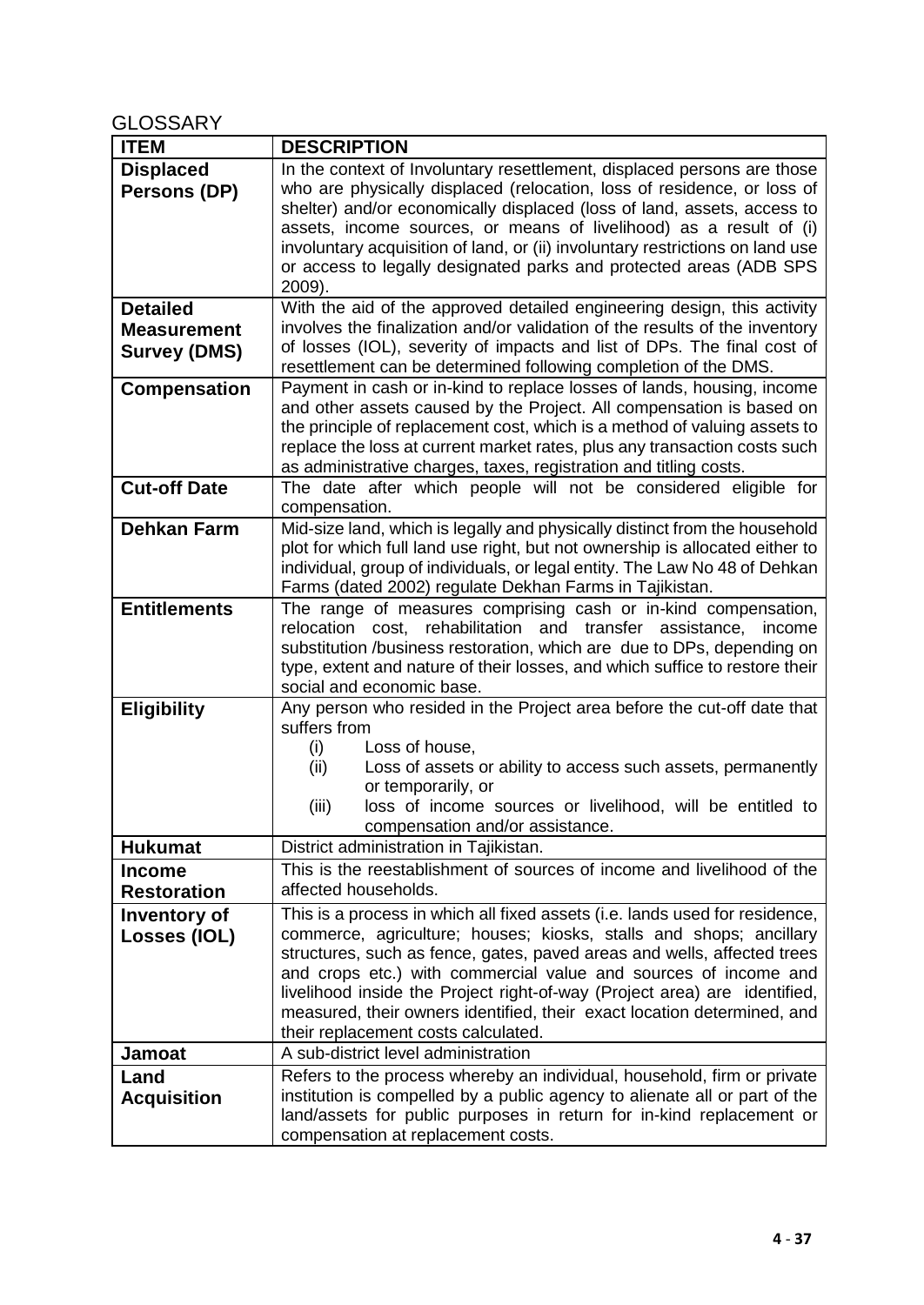| <b>ITEM</b><br><b>DESCRIPTION</b>                                                                                                                                    |  |
|----------------------------------------------------------------------------------------------------------------------------------------------------------------------|--|
| A time-bound action plan with budget setting out compensation for<br>Land                                                                                            |  |
| affected<br>land/assets<br>and<br>resettlement<br>strategies, objectives,<br><b>Acquisition and</b>                                                                  |  |
| entitlement, actions, responsibilities, monitoring and evaluation.<br><b>Resettlement</b>                                                                            |  |
| Plan (LARP)                                                                                                                                                          |  |
| Means those who have no recognizable rights or claims to the land that<br><b>Non-titled</b>                                                                          |  |
| they are occupying.                                                                                                                                                  |  |
| Means households whose combined monthly income falls below TJS<br>Poor                                                                                               |  |
| 1020/-1. WB poverty line (standard) is used by different government and                                                                                              |  |
| non -government institutions. On a regular basis, WB conducts                                                                                                        |  |
| monitoring (assessment) by interviewing HHs. The data is reflected in                                                                                                |  |
| WB reports, which is presented to relevant government institutions.                                                                                                  |  |
| Also, this data is used to identify the poverty for the given period.                                                                                                |  |
| <b>Rehabilitation</b><br>This refers to additional support provided to DPs losing productive                                                                         |  |
| assets, income, employment or sources of living, to supplement<br>payment of compensation for acquired assets, in order to achieve, at a                             |  |
| minimum, full restoration of living standards and quality of life.                                                                                                   |  |
| The calculation of full replacement cost will be based on the following<br><b>Replacement</b>                                                                        |  |
| elements:<br>cost                                                                                                                                                    |  |
| fair market value;<br>(i)                                                                                                                                            |  |
| transaction costs;<br>(ii)                                                                                                                                           |  |
| (iii)<br>interest accrued;                                                                                                                                           |  |
| transitional and restoration costs; and<br>(iv)                                                                                                                      |  |
| other applicable payments, if any.<br>(v)                                                                                                                            |  |
| This includes all measures taken to mitigate all adverse impacts of the<br><b>Resettlement</b>                                                                       |  |
| Project on DP's property and/or livelihood. It includes compensation,                                                                                                |  |
| relocation (where relevant), and rehabilitation as needed.                                                                                                           |  |
| This refers to affected households who will (i) lose 10% or more of their<br><b>Severely</b>                                                                         |  |
| total productive land and/or assets, (ii) have to relocate; and/or (iii) lose<br><b>Affected</b>                                                                     |  |
| 10% or more of their total income sources due to the Project.                                                                                                        |  |
| <b>Significant</b><br>Means 200 or more people will experience major impacts, which are                                                                              |  |
| defined as; (i) being physically relocated from a house, or (ii) losing 10%<br>impact                                                                                |  |
| or more of their income generating assets.                                                                                                                           |  |
| <b>Vulnerable</b><br>Anyone who might suffer disproportionately or face the risk of being<br>marginalized from the effects of resettlement and includes; (i) female- |  |
| headed households with dependents; (ii) disabled heads of household;                                                                                                 |  |
| (iii) poor households; (iv) landless; people (v) elderly households with                                                                                             |  |
| no means of support; (vi) households without security of tenure; (vii)                                                                                               |  |
| ethnic minorities; and (viii) small farmers (with landholdings of two                                                                                                |  |
| hectares or less).                                                                                                                                                   |  |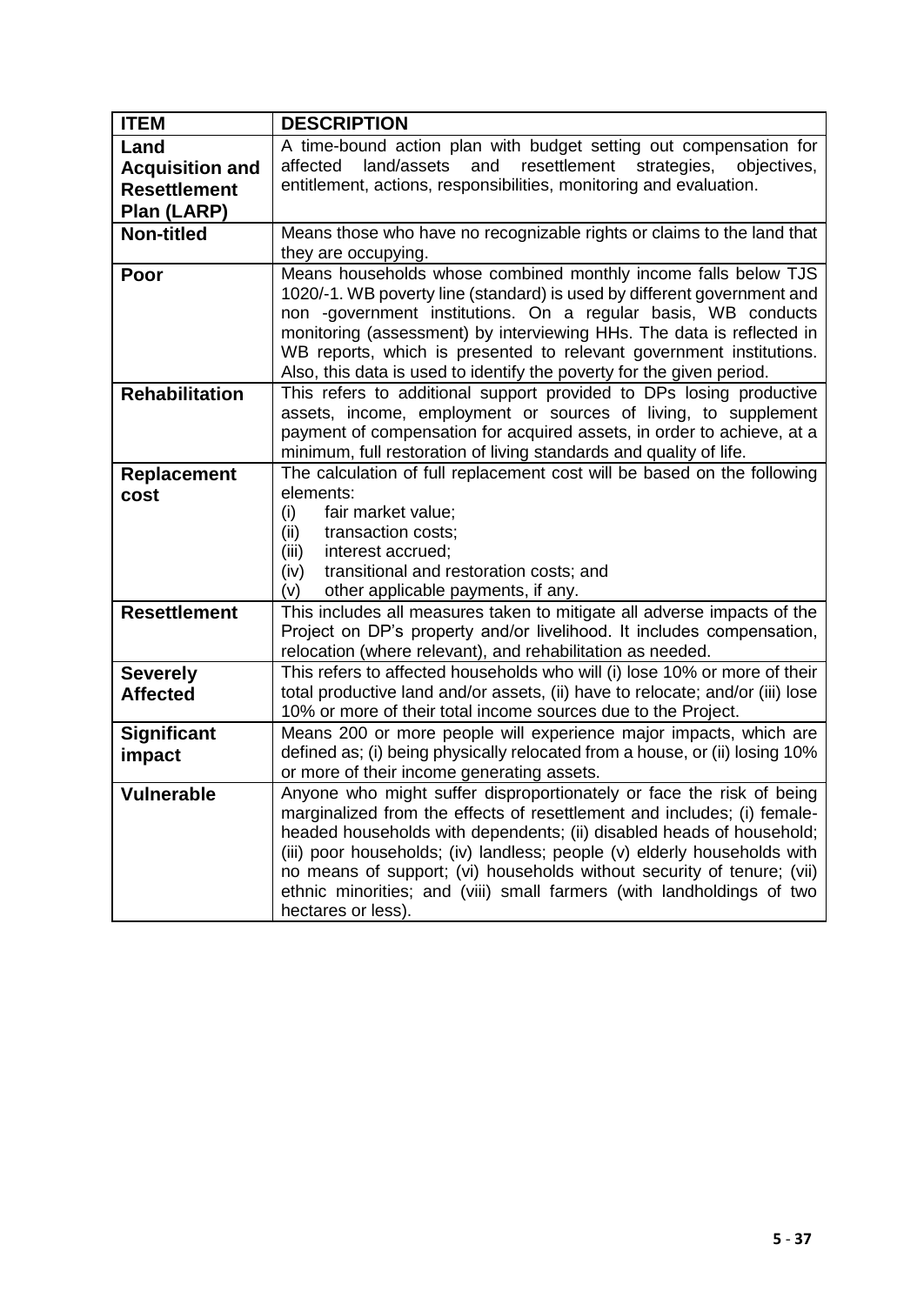#### **Executive Summary**

<span id="page-5-0"></span>1. This is the first Semi-annual Social Monitoring Report prepared for the CAREC Corridor 2, 3 and 5 Obigarm Nurobod Road Project and covers period of January to June 2021. The report describes the status of project implementation and activities carried out so far with regard to social safeguard issues, including grievances raised, resolved and/or rejected, mitigation measures provided during the monitoring period, and the actions planned to accomplish the outstanding issues.

2. In order to prepare this document, the Social safeguard specialists used a combination of a series of actions for the collection of primary and secondary data. Primary data was collected through interviews with displaced persons (DPs), discussions with Project Management Unit (PMU) and direct observations on the ground. The secondary data was drawn from different sources and reports produced by the project.

3. In addition, the report provides suggestions for social impact management, checklist for monthly reporting, actions planned for the next reporting period covering July to December 2021 to be reflected in the second Semi-annual Social Monitoring Report to be submitted by end of January 2022.

4. The second quarter 2021 has seen contracts signatures for the Contractor with commencement date 18 June, 2021, for the Supervision Consultant with a notice to proceed dated 1 April, 2021 and for the PMC with a commencement date on 01 June, 2021. The project being in mobilization stage, only preparatory works were carried out by the contractor during the reporting period.

#### **Project background**

5. The Government of Republic of Tajikistan initiated the construction of about **80 Km (road (Obigarm and Nurobod road Project)** with an intention to bypass the existing M-41 Highway (connects Dushanbe to the border with the Kyrgyzstan Republic at Karamyk) between Obigarm and Nurobod that is expected to be closed by November 2023 due to inundation due to the reservoir (Vahdat River) created because of to the construction of Roghun Hydropower Project (about 100 km east of Dushanbe).

6. The project road will be constructed to Category III standard as a two-lane asphalt concrete paved road, in accordance with the Asian Highway Classification and Design Standards, 1993. It is expected to be implemented through three civil works contracts.

7. The section 1 of the project under the proposed PMC services financed by the Asian Development Bank (ADB) includes 6 bridges, 2 tunnels of total length of about 3.5 km; 27 km of main alignment road works; and about 30 km of community access roads. It will be implemented through one civil work contract based on FIDIC Conditions, with target completion date as Q4 2024

8. The project's detailed design has been prepared for the Ministry of Transport (MOT) by national consultants financed by the Government. The design has been reviewed and amended with the assistance of international review consultants under ADB financing, who also prepared procurement, economic analysis, safeguards and other documents in compliance with ADB's guidelines and policies.

9. The proposed project will serve villages and communities located along the proposed bypass road and other villages and settlements that are located away from the main road but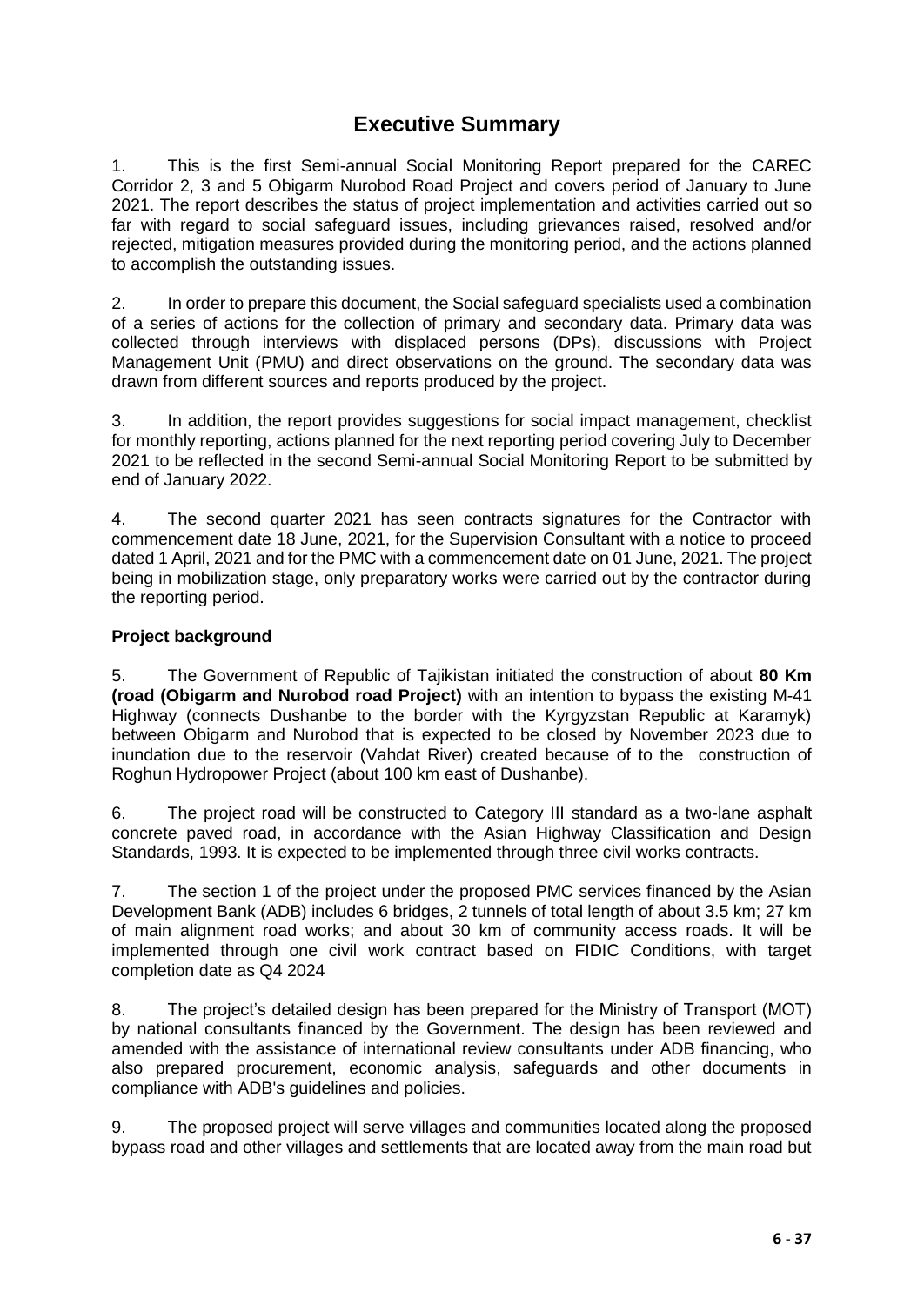presently rely on the existing M41 highway for access to economic opportunities and social services.

10. On 5 December 2019, ADB approved the Central Asia Regional Economic Cooperation Corridors 2, 3, and 5 (Obigarm–Nurobod) Road Project. The project will construct about 30 kilometres (km) of two-lane highway between Obigarm and Tagikamar and about 30 km of all-weather village access roads that will serve the adjoining villages.

#### **Scope of project impact**

11. Most of the project alignment will be rehabilitated within the footprint of an existing alignment constructed in the Soviet era, and passes through 8 villages. The Project requires land and assets acquisition and consequently, Land Acquisition and Resettlement Plans are required to be prepared.

12. The LARP for the main road has been prepared, approved and implemented by MOT during 2019/2020, and access to the main road right of way was officially given to the Contractor on 03rd of May 2021. The Census conducted in 2019 identified 64 Project -affected households, dehkan farms, including owners and users of land/buildings, business owners and workers. Out of the 64 AHHs who are affected within the Project, representatives of 21 AHs were interviewed for monitoring purpose. The respondents were randomly chosen among different kind of impacts.

13. The project includes the construction of villages access roads for which an additional LARP will be prepared by the PMC's International Resettlement Specialist as soon as the detailed engineering designs of the access road are prepared.

| <b>Type of Impact</b>                                                                                                                                                              | <b>Households</b><br>(Impacted<br>people) | <b>Private</b><br>companies /<br><b>Business</b> | <b>Communities/</b><br>Governmental<br>companies |
|------------------------------------------------------------------------------------------------------------------------------------------------------------------------------------|-------------------------------------------|--------------------------------------------------|--------------------------------------------------|
| 1. Total quantity of affected<br>households (in bracket quantity of<br>people affected)- not counted twice or<br>more relatively to categories                                     | 62 (502)                                  |                                                  | 1                                                |
| 2. Physically displaced from<br>residential buildings (2 monetary<br>compensation was paid and 2 (18<br>Affect. People) 2 replacement was<br>presented in the form of a land plot) | 4(24)                                     | 1                                                |                                                  |
| 3. Households, have lost more than<br>10% residential land (included those<br>who are recorded under clause No:2)                                                                  | 45 (364)                                  |                                                  |                                                  |
| 4. Substantially affected when more<br>than 10% of productive assets /<br>income generating facilities were lost                                                                   | 1(9)                                      |                                                  |                                                  |
| 5. Legal entities and village farms                                                                                                                                                |                                           | 2                                                |                                                  |
| 6. Business loss/income                                                                                                                                                            |                                           | $\overline{2}$                                   |                                                  |
| 7. Number of workers affected by the<br>project                                                                                                                                    | 3(27)                                     |                                                  |                                                  |

#### **Table 1 Summary of affected entities on the main road right of way**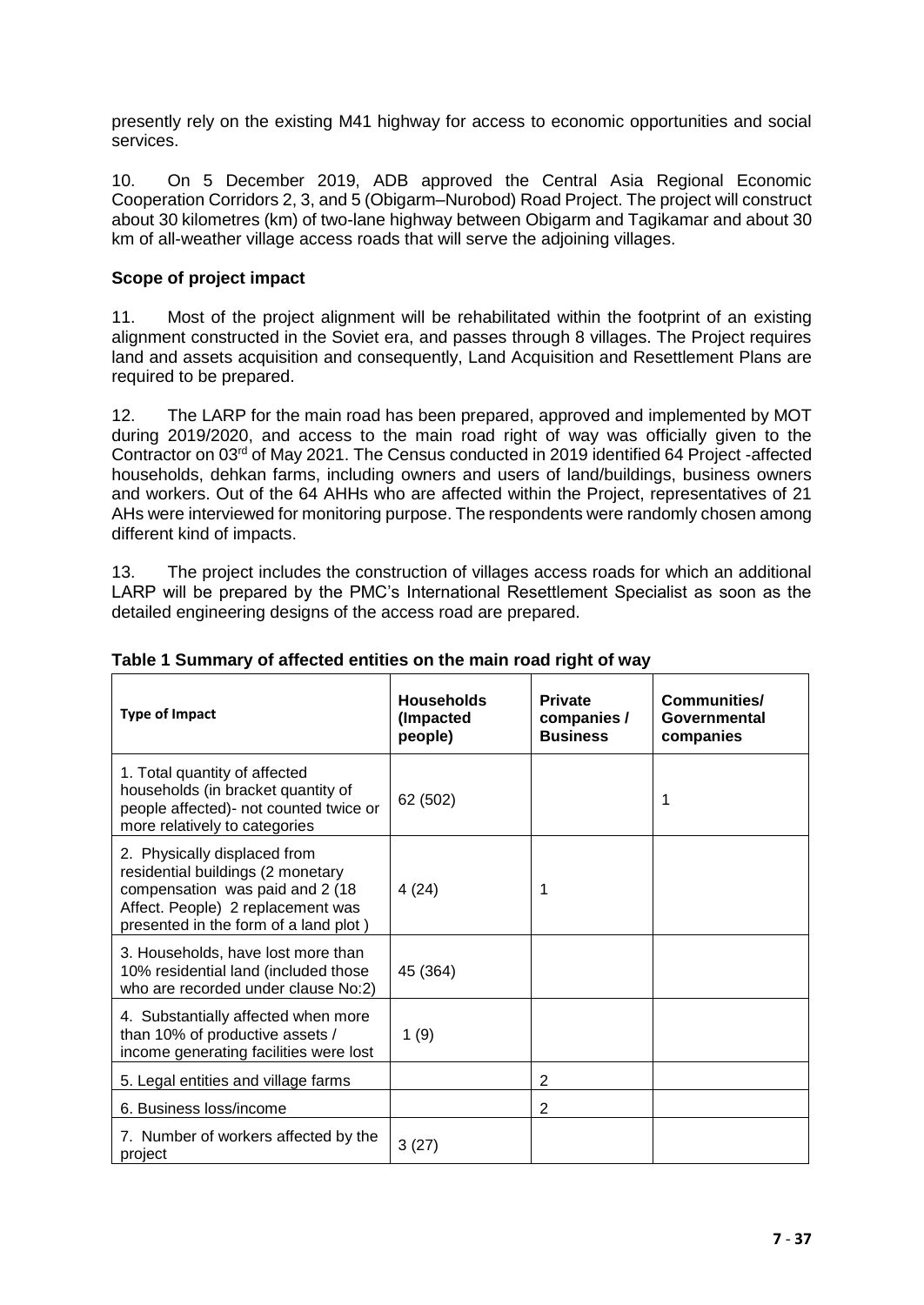#### **Public Consultations and Disclosure**

Awareness level of DPs on project activities, especially LAR related, is high. The interviews with DPs revealed this fact. According to the reported answers, all of the respondents participated in some kind of consultation activities. Approximately three fourth of them (71%) replied that they participated in public consultations and individual meetings, whilst 29% met individually with the Project staff in various stages.

14. Additional Public consultation meetings were carried out by the national resettlement specialist in the reporting period. The consultant discussed with the project communities social safeguard requirements, GRM and project activities. Project DPs were consulted on the stages of clearing ROW of the project road and gauged the DPs satisfaction on the delivered compensations against the project impact.

15. The monitoring also shows that the Project has established a grievance redress mechanism including Grievance Redress Committees at the Jamoat/village level in 7 Project villages. Information on Grievance Redress Mechanism was provided to local communities and DPs in Tajik language in public consultations and focus group discussions. Minutes of such meetings and interviews confirm that most of the DPs are aware of GRM and know where and how to submit compliant.

16. The Project information brochure that was disseminated in the project area in August 2019 had also section on GRM. The brochure showed the steps and the contact persons. In addition, during individual meetings with DPs, the Project staff informed them again on levels of GRM and contact information and provided additional copies of the brochure to the participants of the consultation meetings.

#### **Monitoring Findings**

17. Furthermore, the monitoring paid attention to vulnerable and severely affected DPs. Members of such families were involved in the survey. In total, out of 21 DPs, 7 were severely affected and 11 were vulnerable. The monitoring confirmed that vulnerable groups have the same level of awareness as other DPs. At the same time, they received the full amount of compensation specified in LARP. However, in addition to monetary compensation for vulnerable groups, provision of employment opportunities in project works was highlighted in LARP and such households were encouraged to apply for the project works if they wish to. Special attention be paid to this issue to ensure full restoration of lost assets owned by vulnerable groups and create an opportunity to improve their living condition and livelihood sources by contribution of the Project.

18. The monitoring confirms that the LARP implementation was satisfactory and that the Project complied with the safeguard principles set out in ADB's SPS 2009 and the national laws and regulations. However, compliance should be continued by ensuring effective GRM throughout the Project implementation.

19. Based on the above reporting it is concluded that the LARP has been successfully implemented by PIURR in July – August 2020. Implementation of LARP activities and management of the process was based on requirements of the LARP. Interview with the DPs prevailed that most of DPs are generally satisfied with all aspects of LARP implementation processes. The only remaining DP whose residential plot is affected entirely, has received his compensation in November 2020. Before commencement of construction works there was no any pending issue remaining the LARP requirements and compensations.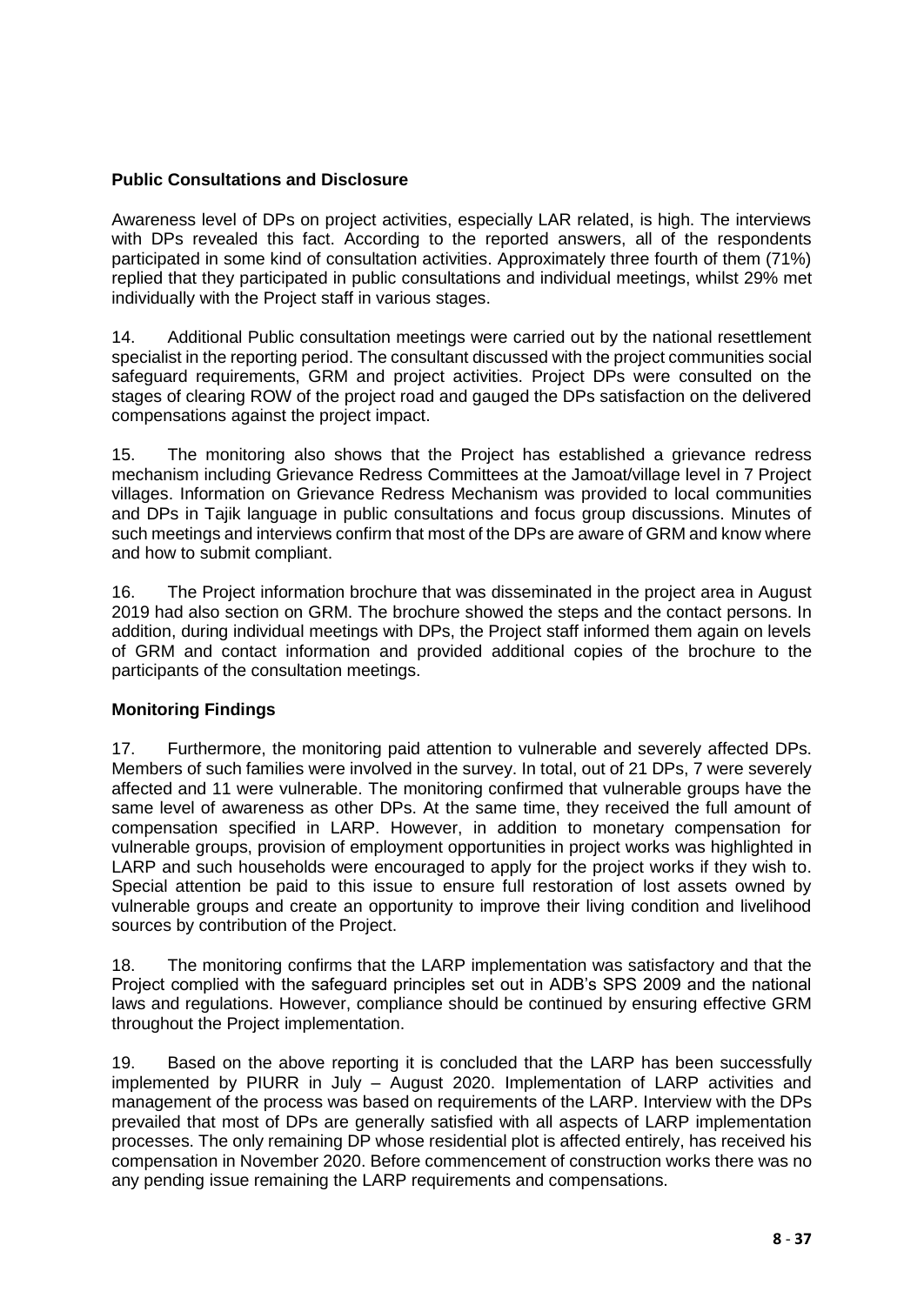20. No significant activities related to LARP were carried out during this reporting period from January 2021 to June 2021. Nevertheless, the Project Consultant Management (PMC) contract was awarded to DAINICHI INT CONSULTING – Japan with starting date 01 June 2021. This contract represents an important step which will ensure regular monitoring of the LARP for main right of way, as well as the preparation and implementation of the additional LARP for village access roads to be performed by PMC International Resettlement Specialist and National Resettlement Specialist in accordance with the safeguard principles set out in ADB's SPS 2009 and the national laws and regulations.

21. Globally, all house owners were compensated, nevertheless five constructions have not yet been demolished, but owners are ready for demolition according to civil works progress requirements. An advance notice will be given to these households for clearing construction sites based on the project civil works plan.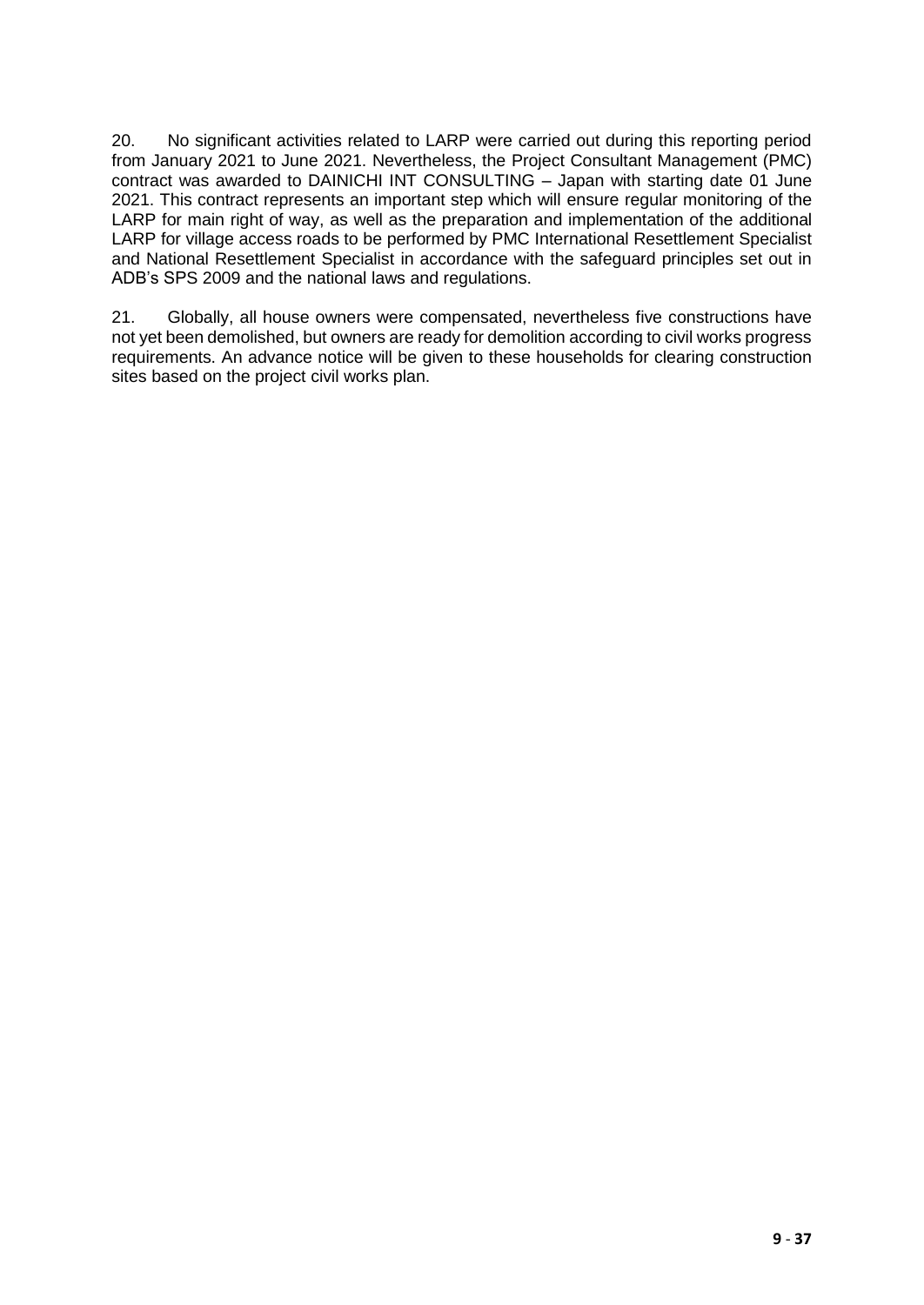#### **1. INTRODUCTION**

#### <span id="page-9-1"></span><span id="page-9-0"></span>1.1. Background

22. The project will restore and improve connectivity between Dushanbe, the northeast region of Tajikistan and the Kyrgyz Republic, which is located on Central Asia Regional Economic Cooperation (CAREC) corridors 2, 3, and 5. The Rogun Hydro Power Project (HPP), including the Rogun Dam, located approximately 100 km east of Dushanbe, is being built to harness the hydropower potential of the Vahdat River. Following the impoundment of the dam, the reservoir is being filled and in time it will cover the existing M-41 road that runs from Dushanbe to the border with the Kyrgyzstan Republic at Karamyk.

23. The project comprises the replacement of the M41 road that will be inundated when the Roghun Dam is fully operational. The replacement road follows an alignment identified in the Soviet era that was partly constructed but not completed.

24. The proposed Project road is divided into three sections:

- (i) the Obigarm-Tagikamar section is about 30km long and includes 2 tunnels of 1.6km and 1.7km (section 1);
- (ii) the Tagikamar-Nurobod is about 44 km ling and includes 1 tunnel of 2.6 km and 1 long temporary bridge (section 2); and
- (iii) section 3 includes a bridge that is about 750m long and its approaches.

25. Implementation of these sections are financed by separate financial institutions. Asian Development Bank (ADB) is financing Section 1 from Obigarm-Tagikamar (Km 0+000 to Km 30+217). The project serves 7 villages and communities located along the proposed bypass road and other villages and settlements that located away from the main road but presently rely on the existing M41 highway for access to economic opportunities and social services.

26. The Project Road follows the existing M41 Highway 1km south of Obigarm town, and follows an old alignment that was partly constructed in the 1980s and then abandoned.

27. Timely construction of the project road is a government priority, as reflected by its inclusion in the National Development Strategy. The civil works at Section 1 of Obigarm-Tagikamar road will require acquisition of land and properties. A land acquisition and resettlement plan (LARP), based on the detailed design data and an inventory of affected assets, was prepared in 2019, in accordance with ADB SPS (2009) requirements and the national laws and regulations.

28. The project will pass through mountain range to the north of the Vahdat River Valley, imposing a challenge for all the project stakeholders to complete the construction of the project road in a well-coordinated and efficient manner.

29. The bridge works include construction of 5 new bridges and the rehabilitation of one existing bridge. The tunnel works, with a total length of 3.3 km, are in hard rock requiring excavation by drilling and blasting. Tunnel related works include the construction and relocation of 10 kVA transmission lines (18 km), and 0,4 kVA distribution lines (3km) to provide power to the tunnels and to provide lighting along 17.8 km of the road corridor. The Project Road follows the existing M41 Highway 1km south of Obigarm town, and follows an old alignment that was partly constructed in the 1980s and then abandoned. It passes through undulating rural to mountainous terrain for 30 km through the Villages of Bozorak, Labijar, Kandak, Sh.Aslon, Dehi Alisho, Javji Poyn, Sadoqat and Siyhgulak. The Project Road finishes close to the southern portal of Tagikamar Tunnel.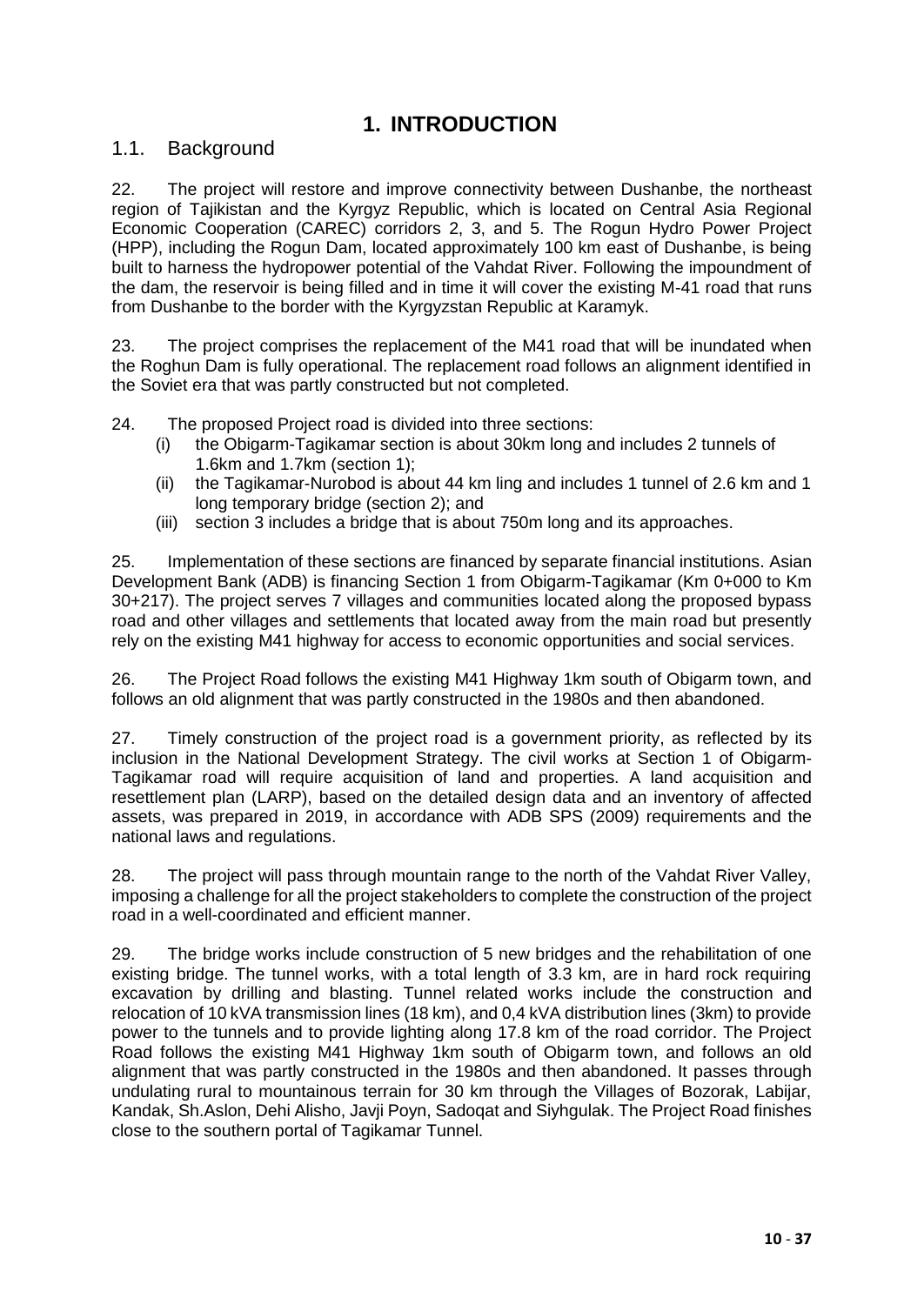30. In addition, the Project is planning to rehabilitate community access roads, which provide access to communities who are connected to the existing M 41 highway that will be overwhelmed due to the construction of the Rogun Hydropower (HPP) project. The 30 km of village access roads (typically 5m wide) will be designed to the extent possible on their existing alignments to avoid and/or minimize Involuntary Resettlement impacts.

| Table 2: Basic Project data |
|-----------------------------|
|-----------------------------|

| <b>Project Name</b>                                                       | Central Asia regional economic Cooperation<br>Corridor 2,3 and 5 |
|---------------------------------------------------------------------------|------------------------------------------------------------------|
|                                                                           | Obigarm - Nurobod road project                                   |
| <b>Employer (Executive Agency)</b>                                        | Ministry of Transport of Tajikistan                              |
| <b>Contractor</b>                                                         | Hunan Roads & bridges Construction. China                        |
| <b>Contract award</b>                                                     | 31 <sup>st</sup> march 2021                                      |
| <b>Commencement Date</b>                                                  | 18th June 2021                                                   |
| <b>Contract Period</b>                                                    | $1200$ days                                                      |
| <b>Contract completion date</b>                                           | 17 <sup>th</sup> October 2024                                    |
| <b>Construction</b><br><b>Supervision</b><br><b>Consultant (Engineer)</b> | <b>Temlesu-CTI Turkey</b>                                        |
| <b>Contract award</b>                                                     | 30 <sup>th</sup> November, 2020                                  |
| <b>Commencement Date</b>                                                  | 9.April.2021                                                     |
| <b>Contract Period</b>                                                    | 49 months                                                        |
| <b>Contract completion date</b>                                           | 09. May . 2025                                                   |
| <b>Project management Consultant</b><br><b>PMC</b>                        | Dainichi Japan                                                   |
| <b>Contract award</b>                                                     | 15.04.2021                                                       |
| <b>Commencement Date</b>                                                  | 1st June 2021                                                    |
| <b>Contract Period</b>                                                    | 40 months                                                        |
| <b>Contract Completion Date</b>                                           | 31 <sup>st</sup> September 2024                                  |

#### <span id="page-10-0"></span>1.2. Objectives of Social Safeguards Monitoring

1

31. As per the approved Project LARP, the implementation of the LARP is subject to internal monitoring as the Project encountered an insignificant number of project affected persons facing involuntary resettlement<sup>1</sup>. Therefore, internal monitoring of social safeguards has been undertaken on a regular basis by the PIURR assisted by the PMC's national and international social safeguards and resettlement specialists.

32. Consultant's national social safeguards specialist is in charge to conduct regular site visits, examine whether road works incurred any impact to local residents, or land users. If any social impact is detected, the National Safeguards Specialist prepares relevant report and submits to the project Team Leader for the further follow up and shared with International Safeguards Consultant to keep updated, informed, and receive feedback if required. These reports are specific and provide descriptions of the impact, full name and contact details of affected person(s), exact location of the affected area (Km/side of the road), and relevant

 $1$  The ADB SPS 2009 considers involuntary resettlement impact is significant if 200 or more persons are to be physically displaced from their home or lose 10% or more of their productive or income-generating assets.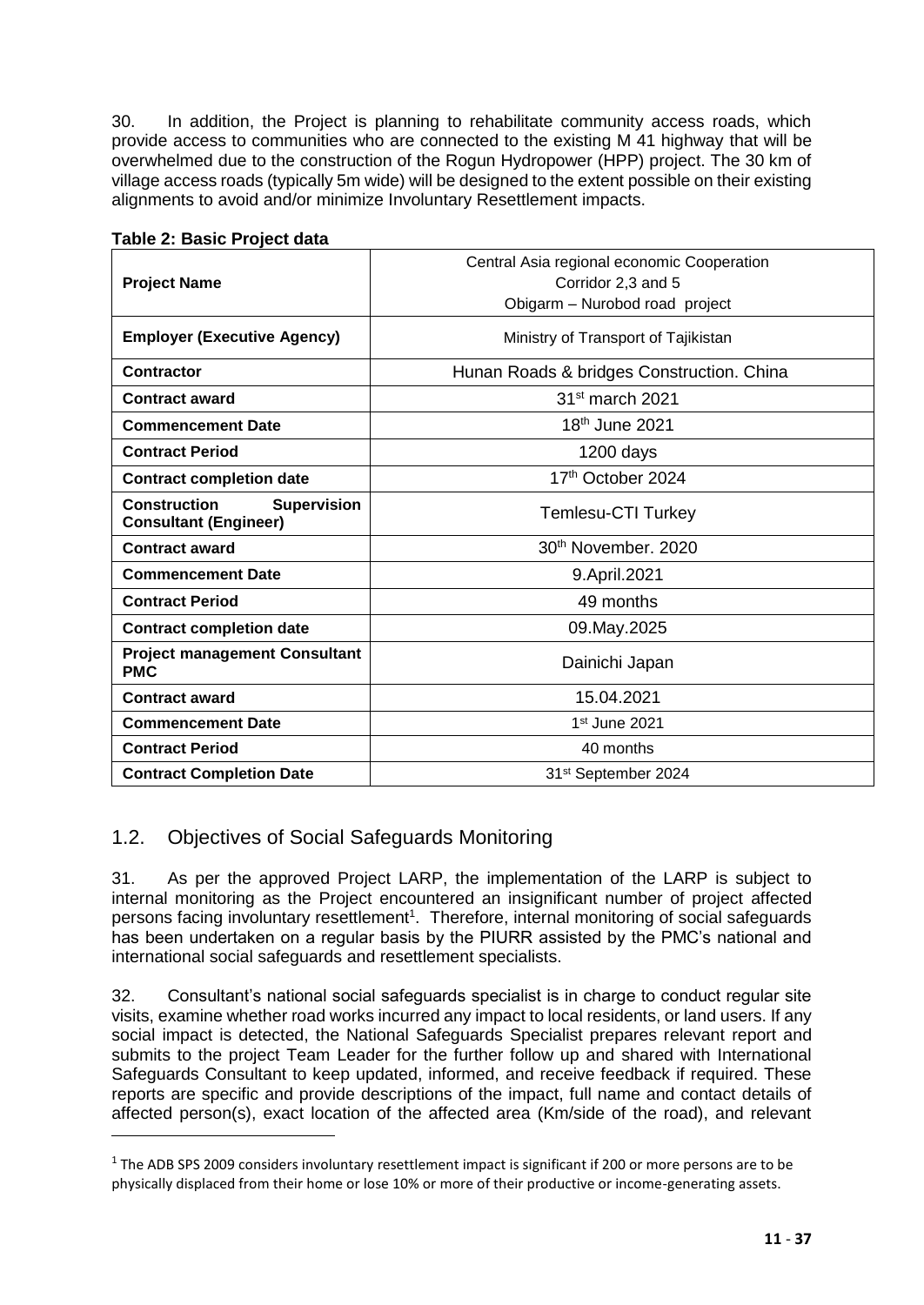photos. These reports initiate follow up actions to resolve the case(s) and their current status is reflected in the Monthly Progress Reports, Semi-annual social monitoring reports.

33. The PMC is assisting the PIURR with international and national Social Safeguards and Resettlement specialists who are engaged in the process of internal monitoring to effectively detect and address any emerging social safeguards issues during the LARP implementation process and the construction period as well. The key objective of the internal social safeguard monitoring is over-viewing the process of the LARP implementation such as the compensation process and grievance redress procedures during the entire project cycle. Also, the approved LARP provide the indicators for monitoring LARP implementation as well as social safeguard issues.

34. At the project implementation phase Social Safeguards monitoring identifies two major aspects:

- b. LARP implementation monitoring, and
- c. Social safeguards monitoring.

35. The key objective of social safeguard monitoring is to assess whether the actual impacts of the project were addressed correctly and fully compensated as required by LARP stipulations and budget. In addition, due attention should be paid to the application of grievance redress procedures during the entire project cycle.

- a. Compensation payments disbursed
- b. Replacement lots allocated
- c. Housing and infrastructure construction completed
- d. Relocation of people completed
- e. Income restoration and development activities initiated (if required)
- f. Monitoring and evaluation reports submitted.
- 36. Social Impact monitoring indicators:
	- i. All physical inputs committed in the LARP have been delivered and all services provided;
	- ii. Mitigation actions prescribed in the LARP have provided the desired effects;
	- iii. Socioeconomic status of affected population against the baseline conditions before the displacement has not been deteriorated as a result of the Project impact.
	- iv. GRC was effective and efficient, and
	- v. Project affected persons were fully aware of GRC availability.

37. These objectives were satisfied by a methodical review of the compensation records and an exacting verification confirming that the actual amounts paid to the DPs corresponded with the amounts indicated in the final LARP and the processed AP contracts.

#### <span id="page-11-0"></span>1.3. Methodology and approach

38. In order to prepare this document, the Social Safeguard Consultants used a combination of a series of actions for the collection of primary and secondary data. Primary data was collected through interviews with Displaced Persons (DPs), discussions with PIURR safeguards team and direct observations on the ground. The secondary data was drawn from different sources and reports produced by the project. The following methods and approaches were used in data collection: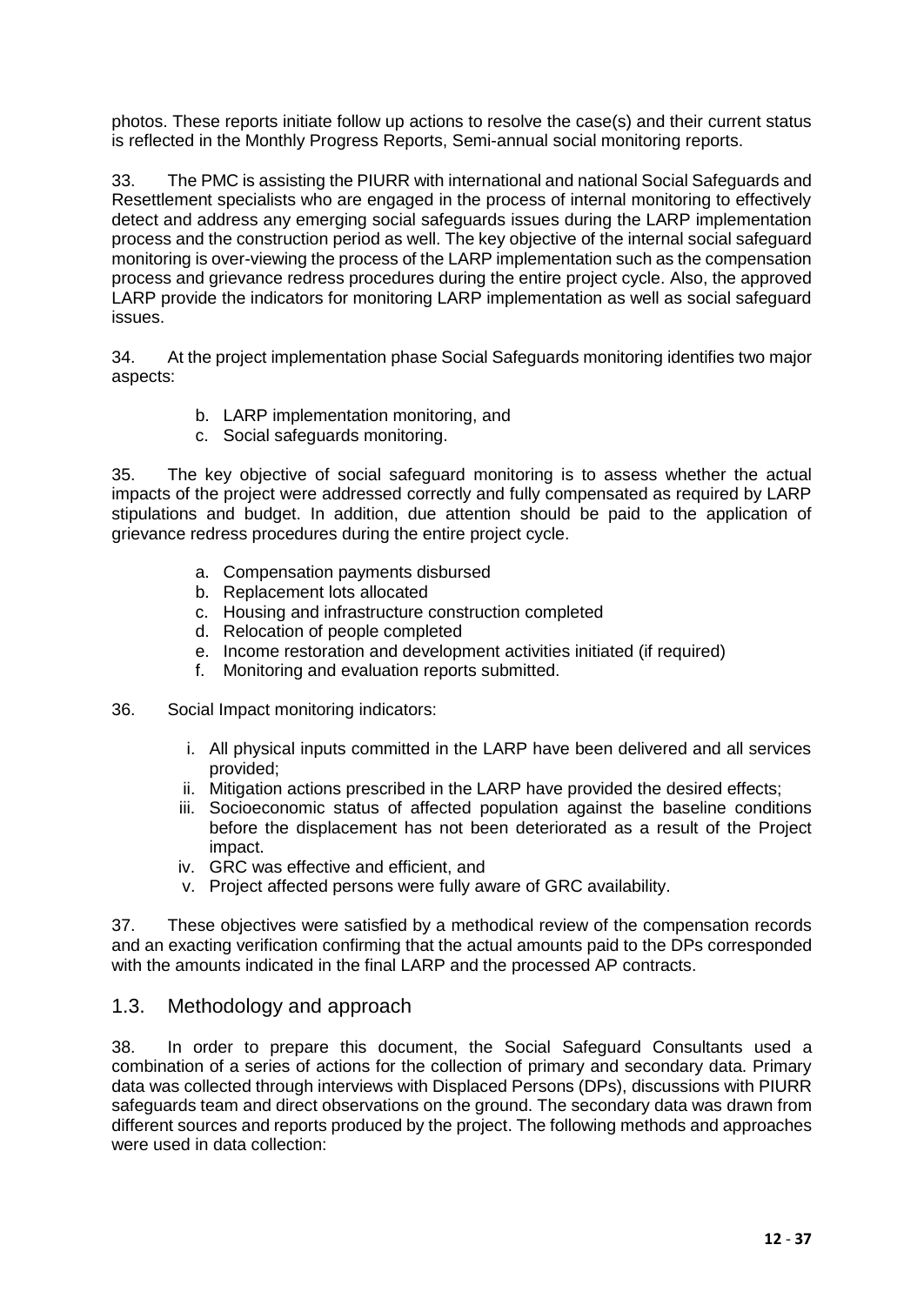| No | <b>Method</b>                                                                                                                                                                                                                                      | Data obtained                                                                                                                                                      |
|----|----------------------------------------------------------------------------------------------------------------------------------------------------------------------------------------------------------------------------------------------------|--------------------------------------------------------------------------------------------------------------------------------------------------------------------|
| 1  | Desk study of the project LARP and LARP<br>implementation documents and compliance<br>report                                                                                                                                                       | • Information related to delivery of<br>compensations (excel form should be filled);<br>• Minutes of meetings/consultations;<br>· Grievance log book;              |
| 2  | Interview with PIURR                                                                                                                                                                                                                               | • Status of Grievance Redress Mechanism;<br>• Compensation payment status;<br>• Status of relocation cases;                                                        |
| 3  | Individual<br>Interview<br>affected<br>with<br>households and community consultation<br>meetings. The respondents represented all<br>category of impacts (such as land loss, loss<br>of residential building, loss of commercial<br>building etc); | • Delivery of Compensation and assistances;<br>• Participation in consultation activities;<br>• Access to grievance management system;<br>• Level of satisfaction; |
| 4  | Direct observations                                                                                                                                                                                                                                | • To observe land-to land compensation sites;<br>• To observe situation of affected commercial<br>units:<br>• To take some photos of resettlement sites;           |

**Table 3: Data collection methods and sources**

39. By using the aforementioned data analysis of qualitative (such as: level of satisfaction, how efficient was the LARP planning and implementation, issues in restoration of livelihoods and lost assets, negative impacts in livelihoods) and quantitative data (such as: number of DPs received full compensation, number of affected households participated in consultation activities, number of DPs used grievance mechanism) were conducted. The LARP implementation did not require additional assessment, as land acquisition and issuance of cash compensation was fully accomplished prior to preparation of the 1st Semi-annual Social Monitoring Report. Therefore, the Consultant was focused on social safeguards monitoring and effectiveness of grievance redress procedures undertaken during given reporting period.

40. The report will demonstrate results of qualitative and quantitative analysis for assessing compliance of LARP implementation based on data from the compliance monitoring report disclosed in August 2020 and direct field observations and additional community consultations and individual interviews according with ADB SPS (2009) principles, national regulation and LARP provisions.

<span id="page-12-0"></span>1.4. Capacity for Social Monitoring

41. The Project management Consultant has employed an International and a local social safeguards and resettlement specialists, who will be providing the required regular assistance to the PIURR in order to accomplish the internal monitoring assignment during the project cycle.

42. The responsible persons for the social safeguards management and monitoring of the project are as follows:

- a. **PIURR:** Coordinator for Social and Environmental Issues: Mr. Eraj Mirzoev; Lead Resettlement: Mr. Makhmudjon Kholikov.
- a. **Project Management Consultant PMC**: Senior International Social Safeguards Resettlement Specialist Mr Monzurul Hoq and National Social Safeguards monitoring Specialist: Mr. Tabrez Tohirov.
- b. **Contractor:** International Social and Gender Specialist Jamshed Ajinov.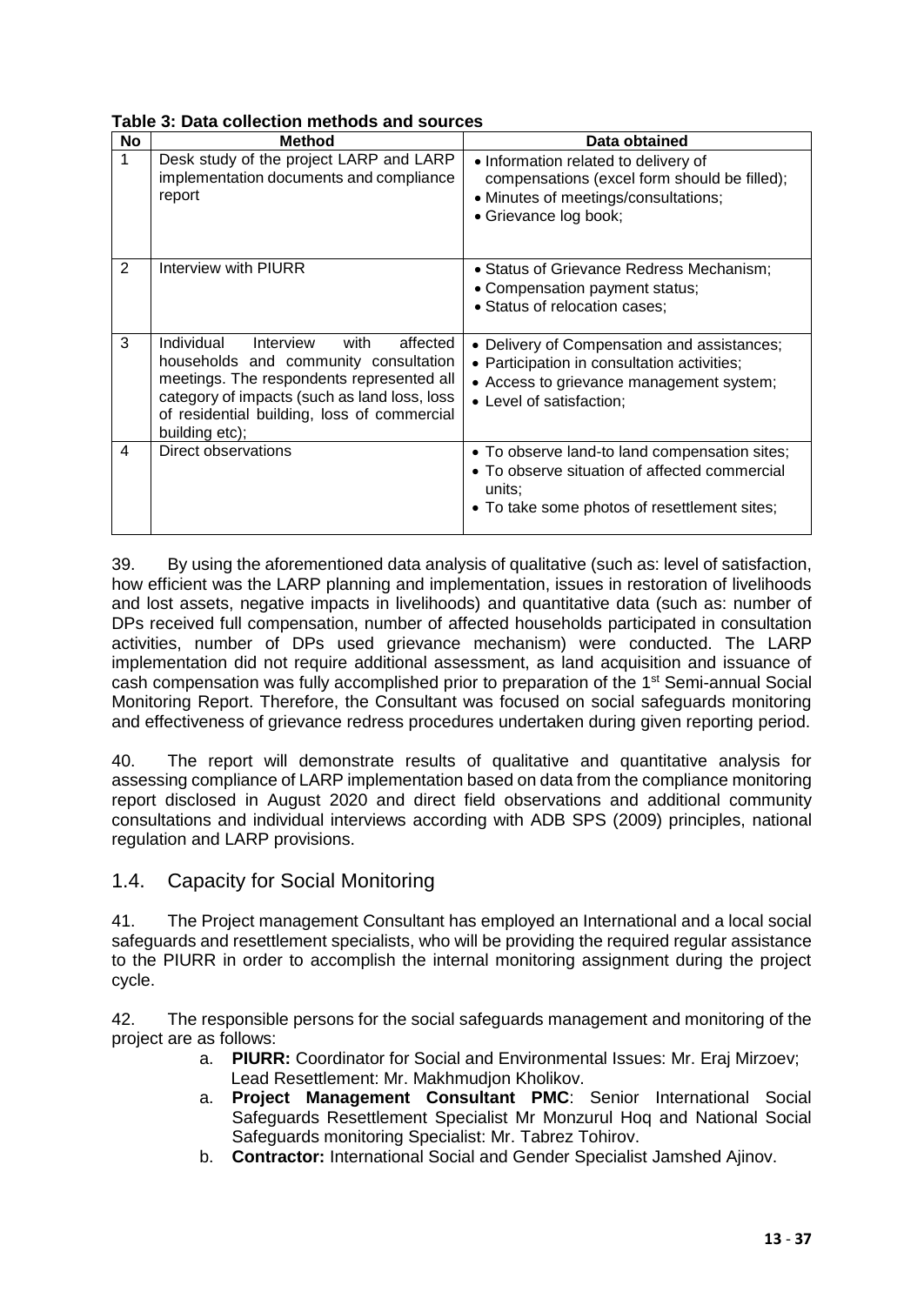#### **2.SUMMARY OF IMPACTS**

<span id="page-13-0"></span>43. As per the Project LARP, number of DPs is 64. The LARP classifies them as 62 project affected households (AHs), one legal entity and one collective Dekhan farm. The DPs lose residential, commercial and agricultural land along the road, as well as residential, ancillary, commercial structures and other improvements on the affected lands.

- 44. In detail, the impacts are as follows:
	- 56 residential land plots;
	- 1 commercial land plot;
	- 2 agricultural private land plots;
	- $\blacksquare$  1 agricultural Dekhan farm land plot (6,648 m<sup>2</sup>);
	- vegetables on  $7,602 \text{ m}^2$ ;
	- <sup>1</sup>.199 fruit trees, 363 fruit saplings and 6 pine trees and 1,797 other decorative trees;
	- 4 residential buildings (including 1 used as a caw shad);
	- 24 ancillary residential structures;
	- **2** main non-residential buildings and 2 ancillary structures;
	- 58 AHs will lose gates, sheds, basement, concrete/ clay outer walls and different types of fences and land improvements;
	- 2 businesses;
	- 3 employment loss:
	- **1 Obi Garm advertisement sign.**

45. The cut-off date was set as 31 August 2018. The MoT, through the PIURR, prepared and published letter No 878 on 29 August 2018.

46. The LARP implementation investigation revealed that actual impacts were exactly the same as identified in the final LARP dated August 2019. No additional assets were affected or expected to be impacted within the Project in the reporting period. The next chapter gives details of the entitlements and their delivery status.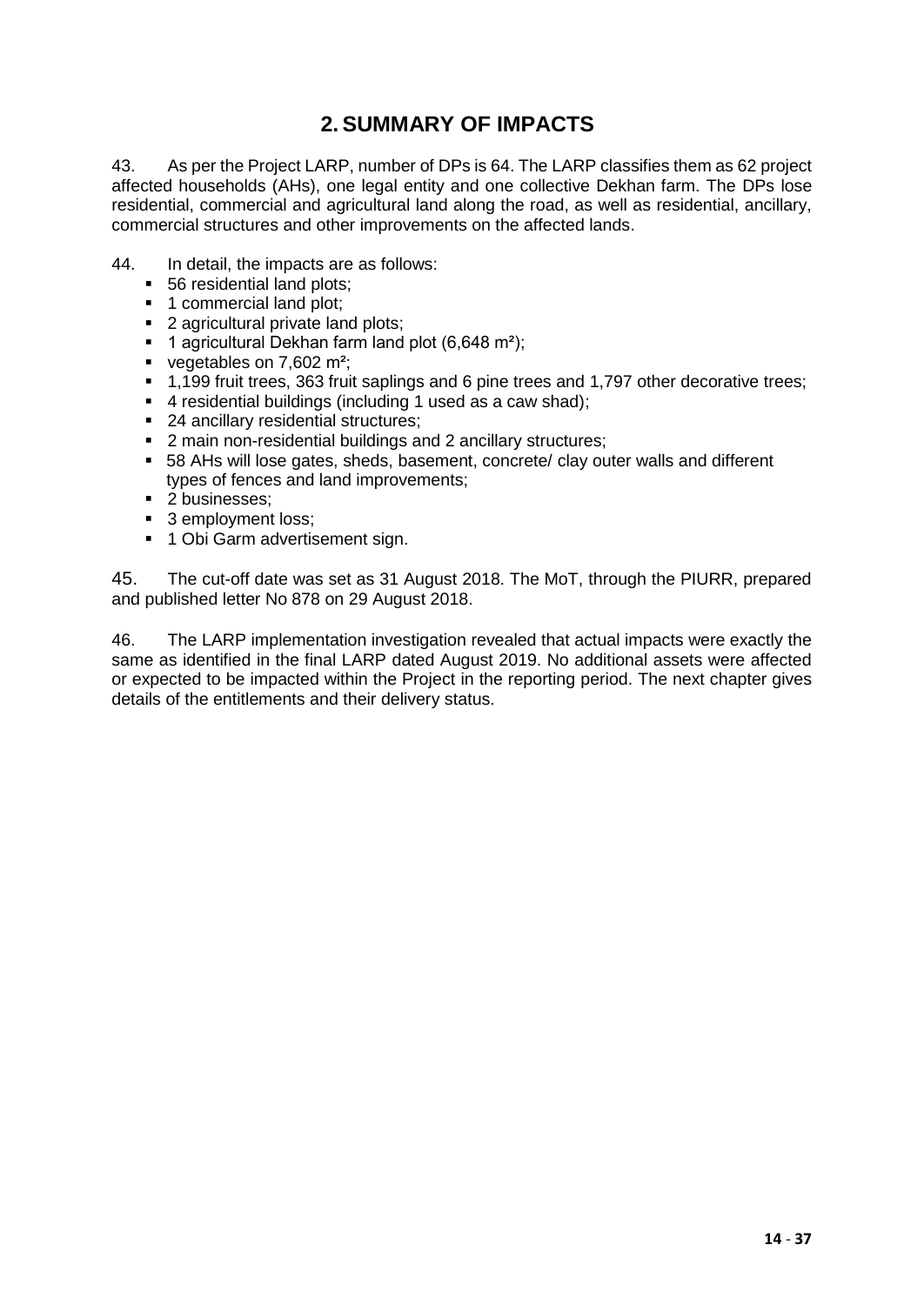#### <span id="page-14-0"></span>**3. VALUATION AND DELIVERY OF COMPENSATION AND OTHER ENTITLEMENTS**

#### <span id="page-14-1"></span>3.1. Valuation

47. The following approaches and methods were employed to identify the cost of compensation of lost assets, income and other livelihood sources and allowances for development of the LARP budget:

#### **Land**

48. Privately owned agricultural lands (lands with land use right) were compensated in cash based on the current market value of crops grown on the affected land, multiplied by 5 years. In order to avoid large differences in price for loss of land use right caused by the market value of different types of crops planted in the period of the DMS, the value of all crops affected in the Project area was aggregated, and one average "land price" was established. Thus, 17.65 TJS per m<sup>2</sup> was used in the calculation of compensations for the affected agricultural lands.

49. The valuation of commercial and residential land is based on the taxes paid for the land multiplied by 25 years. Average prices per each  $m<sup>2</sup>$  of the affected such lands was determined as 23,60 TJS.

#### **Tree**

50. The valuation of affected fruit bearing trees was based on the replacement cost principle which includes the net market value of the typical tree's annual income multiplied by the number of years needed for cultivation of a new tree to its mature age. The following indicators were also considered: type of tree, age at which it gives full harvest, typical yield, average yield cost and the region where the tree is grown.

Wood and decorative trees are not compensated, but DPs can keep the affected trees.

#### **Crops**

51. The valuation of affected crops is based on the net market value of the annual income from the affected land plot planted by the actual crop. The data on average crop productivity, for the Project region and the average price per kg of crops for the last season, were provided by the agriculture units from the Project Hukumat in Nurobod.

#### **Buildings:**

52. The compensation for affected buildings and structures was calculated based on the replacement costs for buildings and structures. The replacement costs were determined by calculating the construction cost of a similar new building/structure, for the same use and materials, based on market prices. All necessary taxes, fees and costs for obtaining the documents for registration of land, design of a new building, cost of technical passports and other related documents to establish the ownership, were included in the replacement cost price. Moreover, the compensations received by DPs are not subject to taxation.

#### **Business and employment**

53. All affected businesses and their operators/full time workers, regardless of legal status, were compensated for their losses. Compensation for legal entity (registered businesses) was calculated as per the tax declared income. There is one affected business with the tax declared income and one affected business without recorded income/profit. The business without tax declared income was compensated as a non-registered (illegal) business. Compensation for employment losses was also considered for a period for 3 months.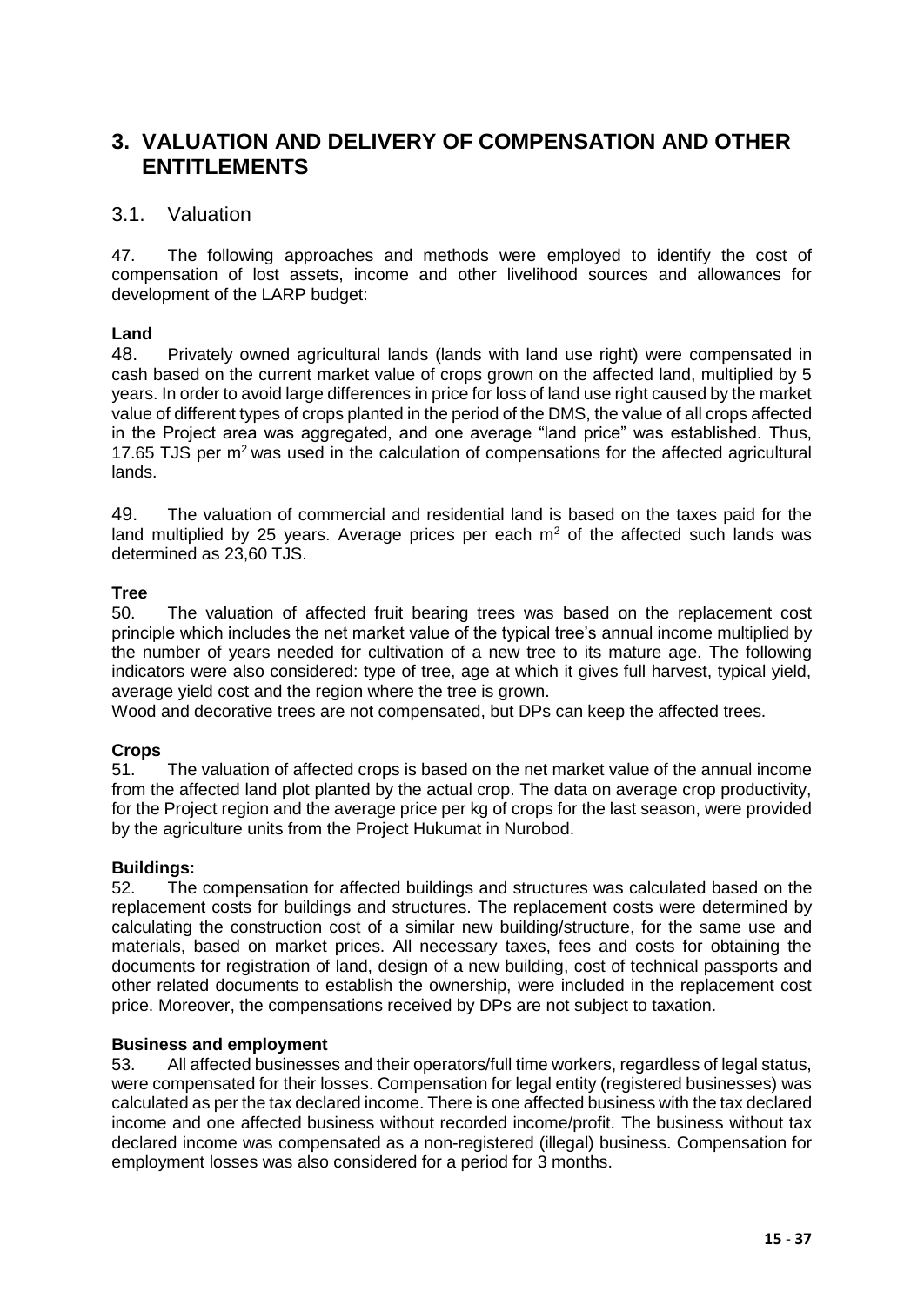#### <span id="page-15-0"></span>3.2. Compensation for affected land

54. As per the approved and disclosed LARP, out of 64 DPs, there are 55 households whose lands are affected. All DPs received their compensation. The amount of compensation paid until the reporting time is 724,007 TJS. İn other words, the completion of compensation for this item is 100% in terms of amount and 100% in terms of the number of DPs.

55. The final LARP included 2 types of compensation options for the affected land plots. Although the majority of DPs preferred cash compensation, there were 3 land plots whose owners/users asked for substituting the land parcels. By using different information collection methods, the Social Safeguard Consultants gathered information on the status of both cash and land-for-land compensations. The results are described in the following table by comparison with LARP provisions:

| Type of<br>land                   | <b>Number of</b><br>plots    | affected land     | <b>AHs</b>                                                | <b>Number of</b><br><b>Amount of</b><br><b>Number of AHs</b><br>compensation |                                   |                            |                                                       |                                         |  |
|-----------------------------------|------------------------------|-------------------|-----------------------------------------------------------|------------------------------------------------------------------------------|-----------------------------------|----------------------------|-------------------------------------------------------|-----------------------------------------|--|
|                                   | As<br>per<br><b>LAR</b><br>P | <b>Actu</b><br>al | As<br>per<br><b>LARP</b>                                  | <b>Actua</b>                                                                 | <b>Received</b><br>compensation   | <b>Not</b><br>receive<br>d | <b>Planned</b><br>(TJS)                               | Paid<br>(TJS)                           |  |
| <b>CASH COMPENSATION</b>          |                              |                   |                                                           |                                                                              |                                   |                            |                                                       |                                         |  |
| Residentia                        | 54                           | 54                | 54                                                        | 54                                                                           | 54                                | $\mathbf 0$                | 478,372                                               | 478,372                                 |  |
| Agriculture<br>private            | $\overline{2}$               | $\overline{2}$    | $\overline{2}$                                            | $\overline{2}$                                                               | $\overline{2}$                    | $\overline{0}$             | 128,298                                               | 128,298                                 |  |
| Agriculture<br>- Dekhan<br>farm   | 1                            | 1                 | farm                                                      | farm                                                                         | The farm received<br>compensation | $\mathbf 0$                | 117,337                                               | 117,337                                 |  |
| Sub-Total                         | 57                           | 57                | 56                                                        | 56                                                                           | $\overline{56}$                   | $\mathbf 0$                | 724,007                                               | 724,007                                 |  |
| <b>LAND-for-LAND compensation</b> |                              |                   |                                                           |                                                                              |                                   |                            |                                                       |                                         |  |
| Residentia                        | $\overline{2}$               | $\overline{2}$    | $\overline{2}$                                            | $\overline{2}$                                                               | $\overline{2}$                    | $\mathbf 0$                | In total,<br>1500 m <sup>2</sup><br>land              | Replace<br>ment<br>land was<br>provided |  |
| Commerci<br>al                    | 1                            | $\mathbf{1}$      | Legal<br>entity                                           | legal<br>entity                                                              | 1                                 | $\mathbf 0$                | 1400 m <sup>2</sup><br>land                           | Replace<br>ment<br>land was<br>provided |  |
| <b>Sub-Total</b>                  | $\overline{3}$               | 3                 | $\overline{2}$                                            | $\overline{2}$                                                               | 3                                 | $\mathbf 0$                | $\blacksquare$                                        |                                         |  |
| Grand<br><b>Total</b>             | 60                           |                   | $58 +$<br>legal<br>entity<br>$\ddot{}$<br>dekha<br>n farm | 58<br>+legal<br>entity<br>$\ddot{}$<br>dekha<br>n farm                       | 60                                | $\mathbf 0$                | 724,007<br><b>TJS</b><br>$(cash)+$<br>3 land<br>plots | 724,007<br>3 land<br>plots              |  |

#### **Table 4: Status of compensations for loss of land**

56. The LARP implementation documents and the results of the surveys confirm that the project's land impacts were same as described in the LARP. No other impacts have been identified. Compensation for the identified impacts was also performed as planned.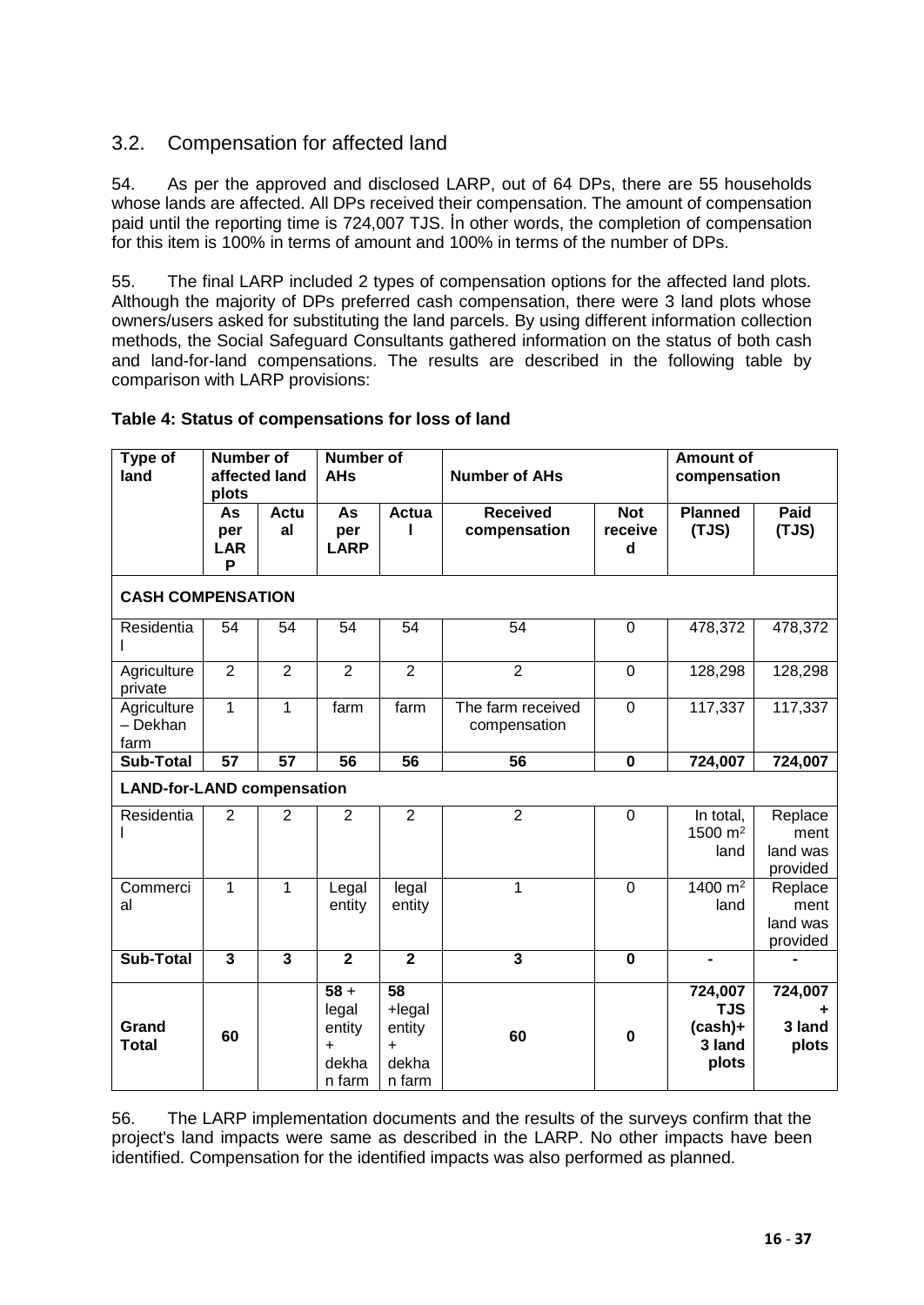#### <span id="page-16-1"></span><span id="page-16-0"></span>3.3 Compensation for loss of crops

57. The Project affects 7.602 m<sup>2</sup> of land used for growing vegetables owned by 3 AHs. As per the LARP, the total compensation calculated for this item was estimated as 86,699.29TJS. The following table shows crop compensation details and their delivery status:

| Name of DP         | Land under<br>Crops (m2) | Amount<br>Planned (TJS) | Amount<br>paid (TJS) |
|--------------------|--------------------------|-------------------------|----------------------|
| Dustov Mustafo     | 1.000                    | 65030.17                | 65030.17             |
| Shafiev Kudratulla | 5.702                    | 11404.8                 | 11404.8              |
| Karimova Gulraftor | 900                      | 10264.32                | 10264.32             |
| <b>Total</b>       | 7.602                    | 86699.29                | 86699.29             |

#### **Table 5: Compensation for Loss of Crops**

#### <span id="page-16-2"></span>3.4 Compensation for Fruit Trees

58. Under the Project, as per the final LARP 1,199 mature fruit bearing trees and 363 saplings, owned by 48 AHHs, are affected. The total compensation amount planned for this item was 358,431TJS. The compliance monitoring confirms that the final implemented budget item for the affected trees was same as the planned (358,431 TJS). The owners of these trees had received compensations by the survey date. One DP who didn't take the compensation which also includes residential structure, residential land, trees and etc. has now received the total compensation on his deposit bank account. In total 358,431TJS has been delivered to DPs until the reporting date.

#### <span id="page-16-3"></span>3.5 Impact on wood and decorative trees:

59. There are also 1803 wood and decorative trees in the project affected areas. As stipulated in the LARP, owners of such trees are not entitled to cash compensations. The owners of these trees will cut and keep affected trees. Other decorative trees not located on private properties will be re-planted during construction.

#### <span id="page-16-4"></span>3.6 Compensation for Building and Structures

60. The Project affects residential buildings and structures belonging to 15 AHs. Out of these, 4 are main residential buildings belonging to 4 households. All affected residential buildings and structures are legal, titled structures. In addition, these household lose 24 ancillary buildings and structures, as well as some other improvements on the affected lands, such as fences, gates, walls, sheds, paved areas etc.

61. In addition to the above-mentioned structures, the Project affects 2 business buildings. One of them is a petrol station, the other one is a butcher kiosk. The former is a legal business with two official employees, whereas the latter is informal business with no registration status. Not depending on their registration status, both were compensated at full replacement cost for their affected structures. The table below shows details of compensations and their delivery status for the affected structures: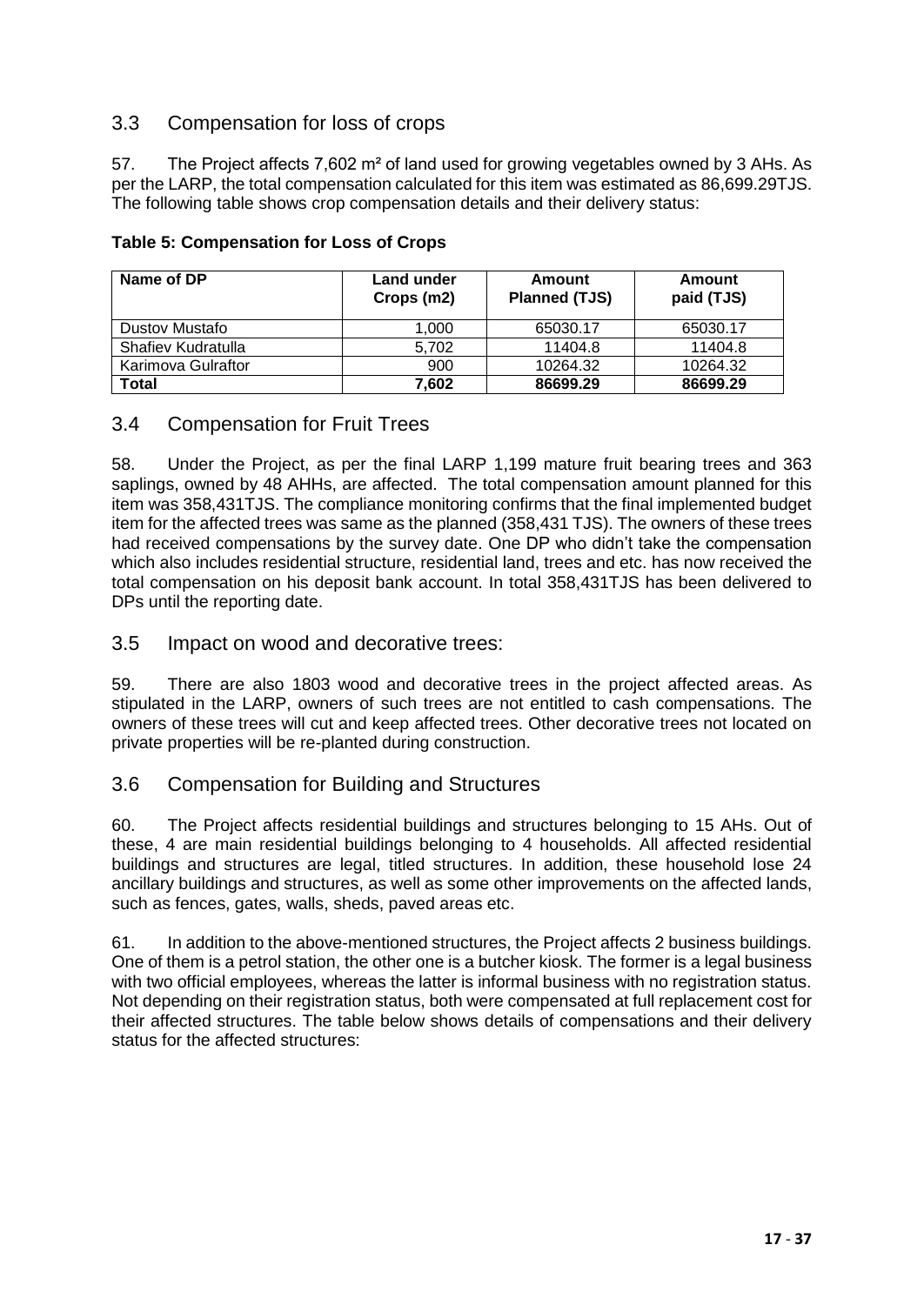| Type of<br>land                           |                          | <b>Number of</b><br>affected<br><b>structures</b> | Number of AHs <sup>2</sup>                                 |                                                            | <b>Number of AHs</b>                                 |                        |                                    | <b>Amount of</b><br>compensation |
|-------------------------------------------|--------------------------|---------------------------------------------------|------------------------------------------------------------|------------------------------------------------------------|------------------------------------------------------|------------------------|------------------------------------|----------------------------------|
|                                           | As<br>per<br><b>LARP</b> | <b>Actual</b>                                     | As per<br><b>LARP</b>                                      | <b>Actual</b>                                              | <b>Received</b><br>compensation                      | <b>Not</b><br>received | <b>Planned</b><br>(TJS)<br>in LARP | Paid<br>(TJS)<br><b>Actual</b>   |
|                                           |                          |                                                   | A. RESIDENTIAL MAIN STRUCTURES                             |                                                            |                                                      |                        |                                    |                                  |
| Residential<br>house                      | 3                        | 3                                                 | 3                                                          | 3                                                          | 3                                                    | $\mathbf 0$            | 602,072                            | 602,072                          |
| Residential<br>building (used<br>as shed) | $\mathbf 1$              | $\mathbf{1}$                                      | 1                                                          | 1                                                          | 1                                                    | $\Omega$               | 113,736                            | 113,736                          |
| Sub-Total:                                | $\overline{\mathbf{4}}$  | $\overline{4}$                                    | $\overline{\mathbf{4}}$                                    | 4                                                          | 4                                                    | $\mathbf 0$            | 715,808                            | 715,808                          |
| <b>B. COMMERCIAL MAIN STRUCTURES</b>      |                          |                                                   |                                                            |                                                            |                                                      |                        |                                    |                                  |
| Petrol station                            | $\mathbf 1$              | $\mathbf{1}$                                      | Legal<br>entity.                                           | Legal<br>entity.                                           | Legal entity.                                        | $\mathbf 0$            | 334,872                            | 334,872                          |
| Shop/kiosk                                | $\mathbf 1$              | $\mathbf{1}$                                      | $\mathbf{1}$                                               | 1                                                          | 1                                                    | $\mathbf 0$            | 3,529                              | 3,529                            |
| <b>Sub-Total</b>                          | $\overline{2}$           | $\overline{2}$                                    | $\mathbf{1}$                                               | 1                                                          | 1                                                    | $\mathbf 0$            | 338,401                            | 338,401                          |
|                                           |                          |                                                   |                                                            | <b>C. ANCILLARY BUILDINGS AND IMPROVEMENTS</b>             |                                                      |                        |                                    |                                  |
| Ancillary<br>structures                   | 24                       | 24                                                | 13                                                         | 13                                                         | 12                                                   | $\mathbf 0$            | 398,803                            | 398,803                          |
| Other<br>improvements                     |                          |                                                   | 58                                                         | 58                                                         | 58                                                   | $\mathbf 0$            | 409,953                            | 409,953                          |
| <b>Sub-Total</b>                          | 24                       | 24                                                | 58                                                         | 58                                                         | 58                                                   | $\mathbf 0$            | 808,756                            | 808,756                          |
| <b>Grand Total</b>                        | 32                       | 24                                                | 64<br>(including<br>legal<br>entity and<br>dekhan<br>farm) | 64<br>(including<br>legal<br>entity and<br>dekhan<br>farm) | 64 (including<br>legal entity<br>and dekhan<br>farm) | $\mathbf 0$            | 1,862,965                          | 1,862,965                        |

#### **Table 6: Status of Compensation for Buildings and Structures**

62. Beside the aforementioned structures there are some improvements on the affected lands which were affected by the Project. The improvements were supportive for continuation of daily lives in the affected areas, such metal fence, wall fencing, bordure/decorative curbs, stairs, gates, sheds, foundations and etc.

63. The project paid 409,953 TJS for these kind of losses. Analysis of compensation payment documents reveals that the number of owners of these improvements were compensated based on replacement value of the lost asset which varies from 114 TJS to 298,636 TJS. Of the total amount, 111,317 TJS was calculated for the improvements on residential areas, while 298,636 TJS was for the commercial structure. All DPs received the compensation amount under this item together with their main affected assets.

1

<sup>2</sup> Numbers under this column are given without double-counting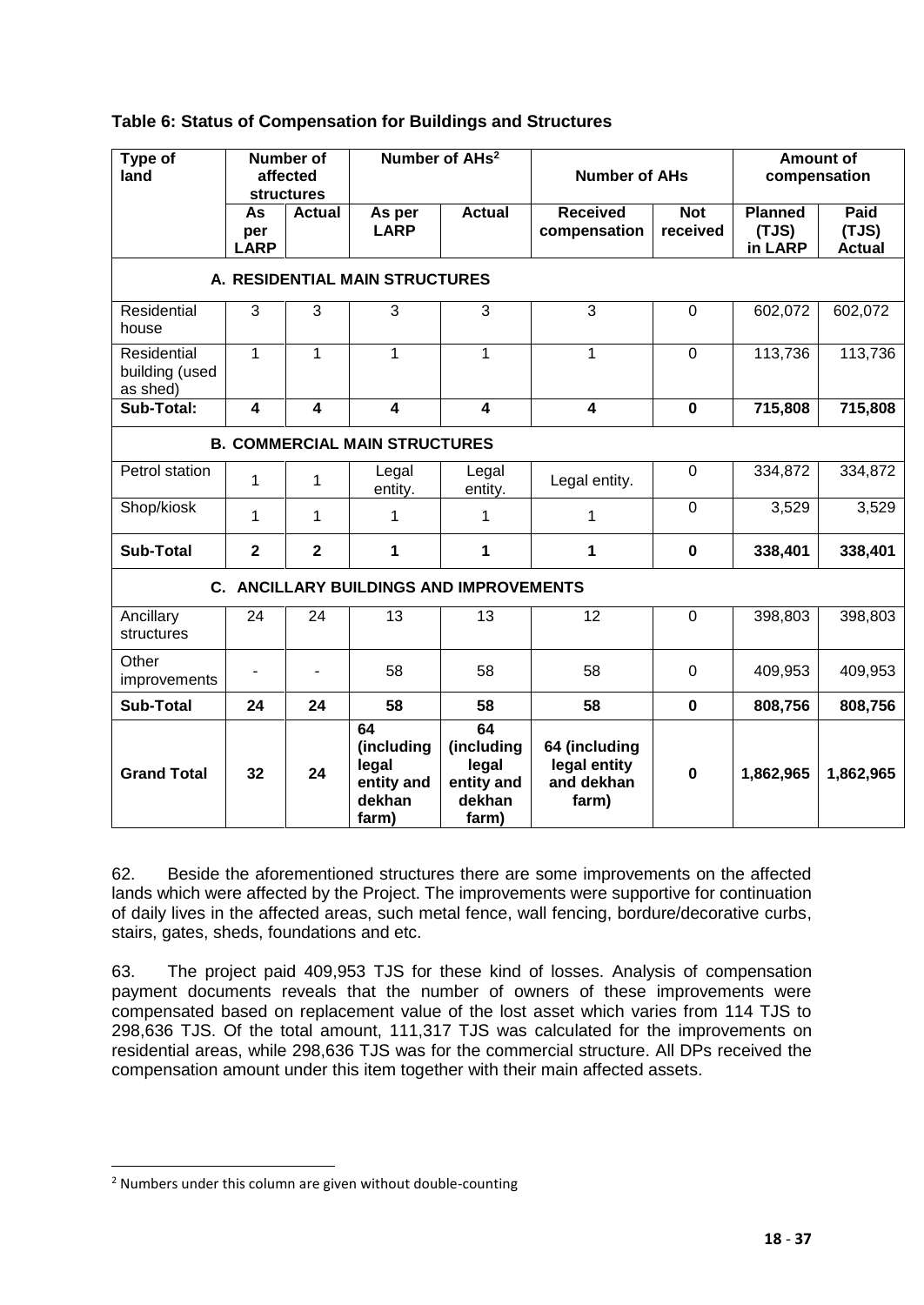#### <span id="page-18-0"></span>3.7 Impact on Government Buildings and Structures

64. Obigarm 'Welcome' sign metal board is affected by the project. The local government took commitment to relocate it before commencement of construction near this location.

#### <span id="page-18-1"></span>3.8 Compensation for Businesses and Income loss

65. As indicated in the LARP, the number of affected business facility in the Project area is 2. One of them is a gas station, and the other is a kiosk selling meat. In addition to the affected buildings, appropriate compensations were paid for the loss of income and loss of employment in order to compensate the loss of profits in the business closure period. The total amount of compensation for loss of income from affected businesses is 69,790.3 TJS in the LARP.

66. During the LARP implementation, lost profit for the petrol station was calculated for the duration of 1 year. The owner of the petrol station agreed with the compensation rate and the timeframe that was used as a reference. Beside checking PMU's LARP implementation documents, the Consultants contacted the DP and cross-checked the information. No complaint or dissatisfaction were expressed by him.

67. In addition, the workers who lose their employment due to business closure, were compensated in the amount of three-months of their officially declared/paid wages or Tajikistan average monthly wage multiplied by three.

68. According to the survey results, the workers (two) of the affected Petrol Station had official salaries, therefore their compensations were calculated based on the official data. Whereas, the operator of the meat kiosk didn't have an employment contract or official taxation documents which entailed to calculation of compensation based on the national average as indicated in the LARP.

| Type of<br><b>Business / Impact</b><br>items                            | <b>Duration for</b><br>basis of<br>compensation<br>(months) | Compensation<br>estimation in<br><b>LARP</b> | Total<br>compensation<br>calculated<br>and paid | <b>Remarks</b>                                                                                                |
|-------------------------------------------------------------------------|-------------------------------------------------------------|----------------------------------------------|-------------------------------------------------|---------------------------------------------------------------------------------------------------------------|
| <b>Petrol Station</b><br>(loss of profit)                               | 12                                                          | 57,175                                       | 57,175                                          | Calculated based on<br>annual tax declaration,<br>and the compensation<br>was same as the LARP<br>estimation. |
| Meat kiosk                                                              | 3                                                           | 4,365.30                                     | 4,365.30                                        | (3xTJS 1 455,10)<br>compensation was<br>same as the LARP<br>estimation                                        |
| Loss of<br>employment<br>(owner of Petrol<br>station as an<br>employee) | 3                                                           | 3,750                                        | 3,750                                           | Calculated based on<br>annual tax declaration.                                                                |
| Loss of<br>employment (P-1)                                             | 3                                                           | 2,250                                        | 2,250                                           | Calculated based on<br>annual tax declaration.                                                                |
| Loss of<br>employment (P-2)                                             | 3                                                           | 2,250                                        | 2,250                                           | Calculated based on<br>annual tax declaration                                                                 |
| <b>TOTAL:</b>                                                           |                                                             | 69,790.30                                    | 69,790.30                                       | Completed                                                                                                     |

#### **Table 7: Compensation for Businesses and employment**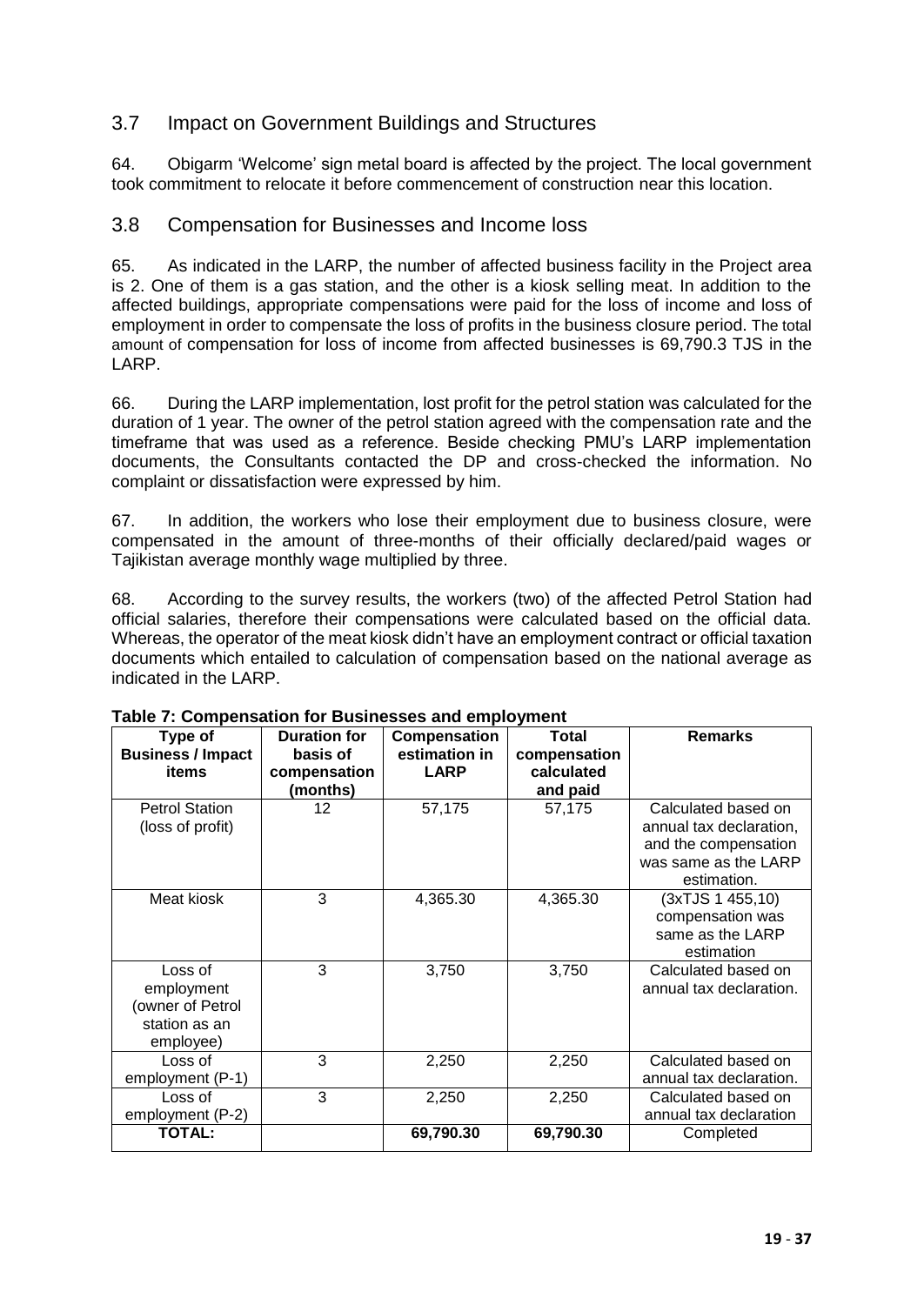69. As can be seen from the table above, there is no difference between the planned as per LARP and actual payment for loss of business and employment. The actual employment contracts and tax documents were examined and compensations were determined and paid on their basis. Compensation in the amount of 3 months' salary paid to them is expected to be sufficient for the period of loss of employment. This is because the owner of the petrol station, who received the replacement land and compensation, has already started to restore his business in the new area and will start operating within a maximum of 3 months. The workers will also start working again.

#### <span id="page-19-0"></span>3.9 Asset Registration Costs

70. ADB policy (SPS 2009) requires compensation for all affected assets to be provided at replacement cost without deductions for amortization, salvaged materials and transaction costs. Under the LARP, this statement was also mentioned with highlighting that here will be no deductions from the compensation paid to DPs. Therefore, a separate cost item was calculated and included in the LARP in order to cover costs related to signing of asset transaction contracts, re-registration of properties, certain mandatory fees and taxes which have to be paid according to the laws of Tajikistan. The total amount of such costs was planned as 98,486.60 TJS in the LARP.

71. final LARP implementation data shows that exactly same amount was paid for these costs to all DPs.

#### <span id="page-19-1"></span>3.10 Compensation for vulnerability and severe impacts

72. The social assessment undertaken for this LARP indicates that there are 29 AHs meeting vulnerability criteria under the project. The total amount planned to be paid for the vulnerable households was planned 135,324.30 TJS.

73. The compliance monitoring survey has investigated LARP implementation documents and checked the actual payments against the planned amount. The factual payment was 135,324.30 TJS for 29 HHs which is equal to the planned amount.

74. However, as per the LARP, cash compensation is not the only entitlement for the vulnerable households. According to the Project Entitlement matrix, priority should be given to members of vulnerable households in project-related works. PIURR is following up the issue and report the status in the next semi-annual safeguard monitoring report.

75. In total, 10 DPs (9 AHs losing land and one business owner) were listed as severely affected in the LARP. They lose either a residential building, business buildings, current business or more than 10% of their agricultural land. In total, 43,653 TJS has been delivered to 10 DPs (including business owner).

#### <span id="page-19-2"></span>3.11 Transport costs

76. The calculation of transportation allowance was based on the transportation price within the Project districts. Three households and one business owner received 1,500 TJS each for transport of household belongings, goods and other moveable assets during relocation. The entitlements and the actual payments are the same as planned.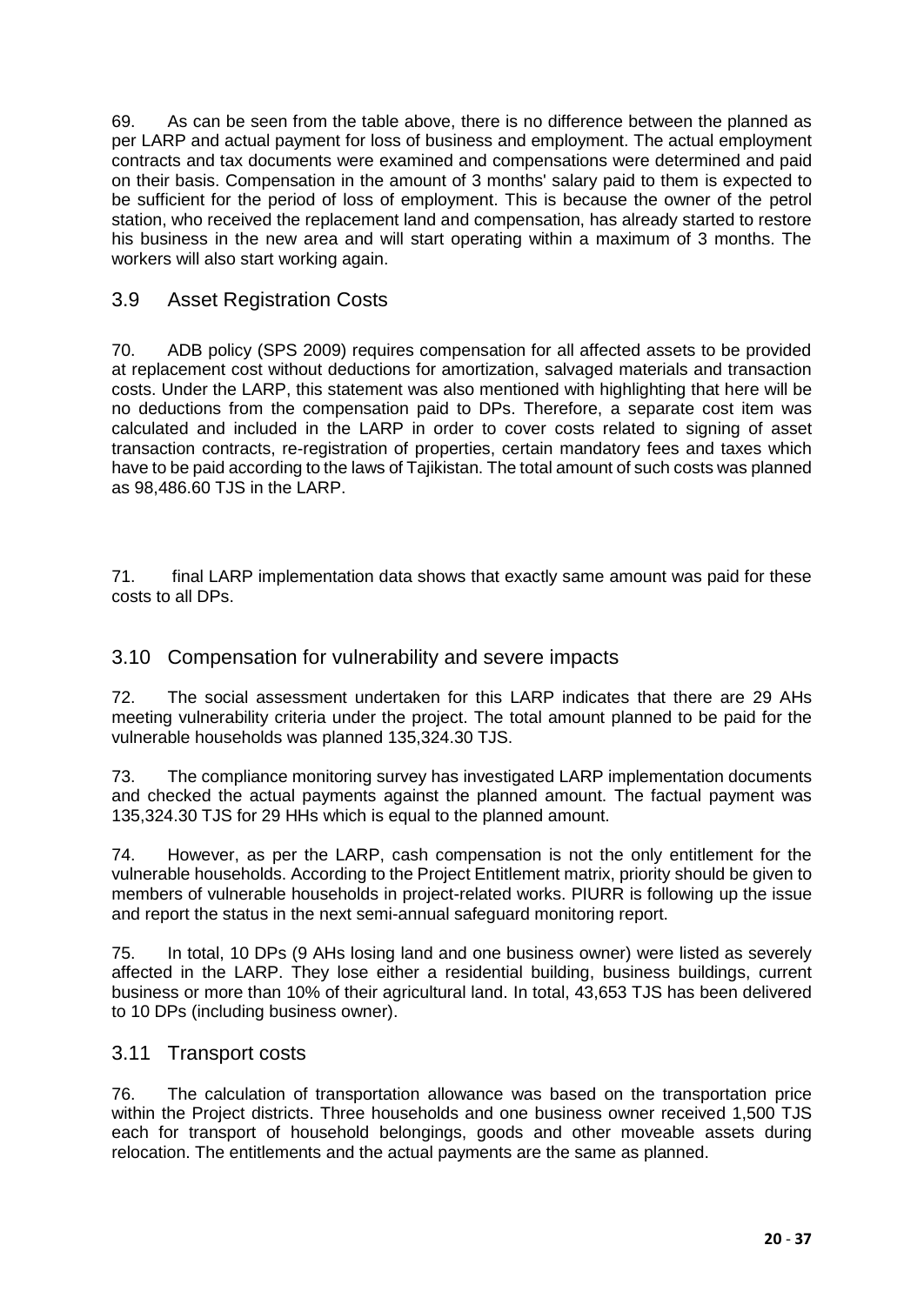#### <span id="page-20-0"></span>3.12 Resettlement budget in total

77. The total LARP implementation cost for the Project is 3,393,852TJS without administrative and contingency budget, which is equivalent to \$ 329,180 as shown in the following table. The following table shows details and the status of delivery:

| <b>Impact items</b>                         | <b>LARP</b><br>estimation<br><b>TJS</b> | Actual as per<br><b>LARP</b><br>implementation<br>documents<br><b>TJS</b> | Paid<br><b>TJS</b> | <b>Unpaid</b><br>TJS | <b>Remarks</b> |
|---------------------------------------------|-----------------------------------------|---------------------------------------------------------------------------|--------------------|----------------------|----------------|
| Land compensation                           | 724,007                                 | 724,007                                                                   | 724,007            | $\Omega$             |                |
| Crop compensation                           | 86699.29                                | 86699.29                                                                  | 86699.29           | 0                    |                |
| Tree compensation                           | 358431                                  | 358431                                                                    | 358431             | 0                    |                |
| Building and structure<br>comp              | 1,862,965                               | 1,862,965                                                                 | 1,862,965          | $\mathbf 0$          |                |
| Comp. for business and<br>employment losses | 69,790.30                               | 69,790.30                                                                 | 69,790.30          | $\mathbf 0$          | Completed      |
| Severe impact<br>allowance                  | 43653                                   | 43653                                                                     | 43653              | $\mathbf 0$          |                |
| Asset registration costs                    | 98,486.60                               | 98,486.60                                                                 | 98,486.60          | $\Omega$             |                |
| Allowances to<br>vulnerable groups          | 135324.3                                | 135324.3                                                                  | 135324.3           | 0                    | Completed      |
| Home rental allowance<br>for 3 months       | 8495.73                                 | 8495.73                                                                   | 8495.73            | $\mathbf 0$          |                |
| <b>Transport and loaders</b>                | 6,000                                   | 6,000                                                                     | 6000               | $\mathbf 0$          | Completed      |
| <b>TOTAL:</b>                               | 3,393,852                               | 3,393,852                                                                 | 3,393,852          | $\bf{0}$             |                |

**Table 8**: Details of compensation items, the factual in comparison with LARP estimation

78. The LARP budget includes 20% contingency fund and 5% for miscellaneous expenses for administrative costs for implementation of the LARP. These funds are kept in the PIURR account during the Project realization period in case of unforeseen, additional land acquisition.

79. To recapitulate the compensation budget, we can state that all compensation entitlement has been delivered according to the plan. The outstanding compensation amount of 289,067.44 which includes many cost items, such as residential building, land, fruit trees, crops, asset registration costs, severe impact allowance, transport costs has been paid by PIURR on the DP.'s bank Account.

#### <span id="page-20-1"></span>3.13 Current situation of DPs to be physically relocated

80. As noted in previous sections of this report, the number of DPs subjected to physical relocation is 5. These are 4 houses and 1 business facility. None of these structures has been demolished yet. Compensation payments have been completed and all of them received compensations. DPs have been officially notified after disclosure of the LARP implementation report to clear the road corridor. Prior to the start of construction works in the locations of the houses and business to be relocated, advanced notice will be given to the HHs to clear the project site. There is sufficient time for the HHs to move to new locations.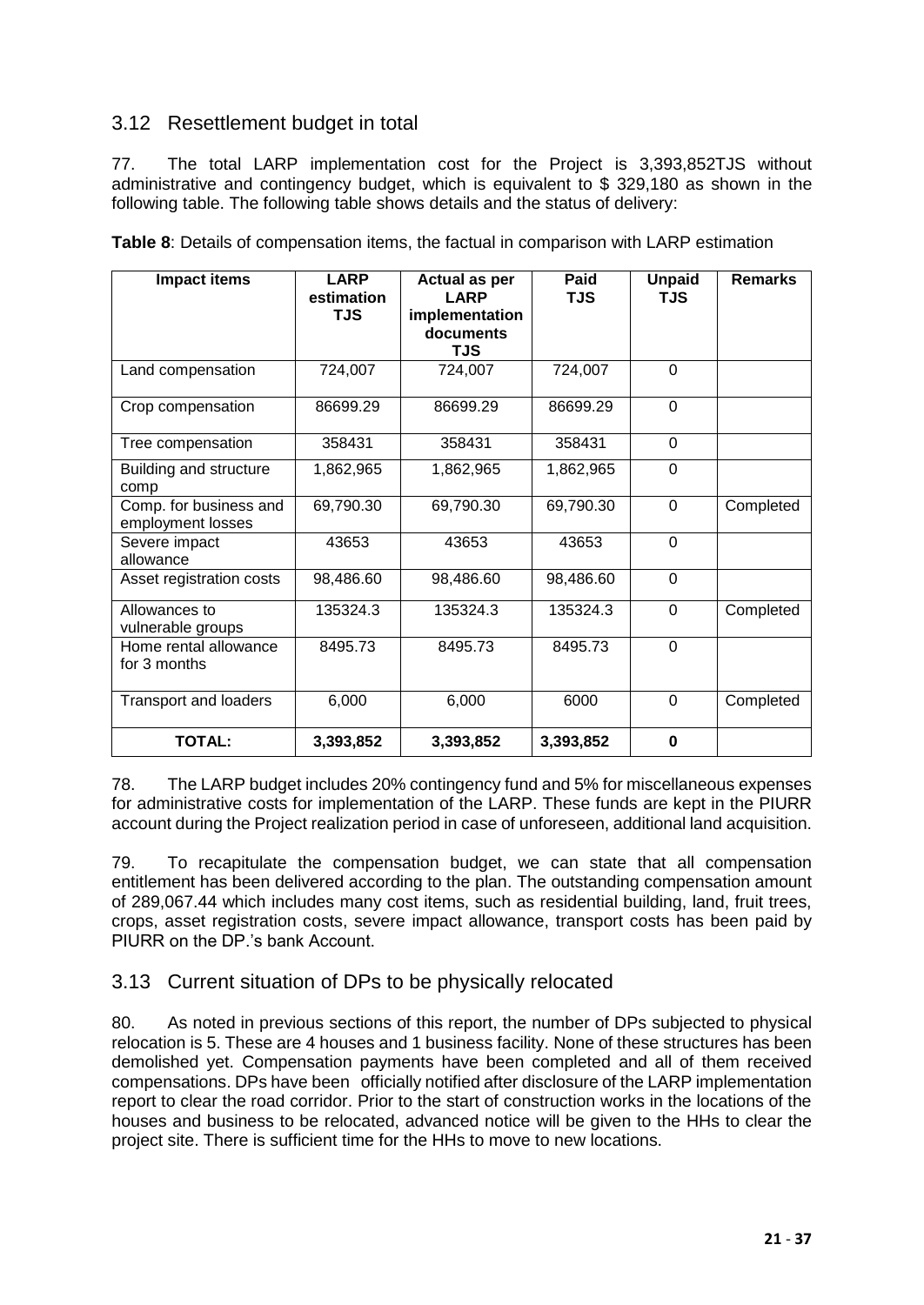81. The current situation, regarding the houses and the petrol station that need to be relocated, is described below:

82. Globally, all house owners were compensated; however, the five following constructions have not yet been demolished, but owners are ready for demolition according to civil works progress requirements.

#### **Petrol station**

83. It is located in 00+000 km of the project. The owner of Petrol Station is fully compensated. Petrol station is still functioning because there is no any obstacle influenced by the Petrol Station so far.

#### **House No 1:**

84. The owner: Ahmadova Inobat. This owner has got new land plot and compensation to build new house. She is still living in her father's house. At this stage the house hasn't been demolished yet

#### **House No 2:**

85. The owner: Saidumarov Rakhmatullo. The owner has got full compensation. The house is not demolished, because he is planning to stay until new house is build. Also it is not urgent to demolish the house as per project's requirements

#### **House No 3:**

86. The owner: Saidumarov Rakhmatullo. The house is not yet demolished. The full compensation has been given to the owner. He is planning to build new house in remaining land plot which is not affected by the Project.

#### **House No 4:**

87. The owner: Karimova Gulraftor. Full compensation has been given to the house owner in November 2020 with a slight delay than others. The owner's primary decision is to buy a readymade house but the final decision is not taken. The owner may decide to rebuild a new one in different land plot however, as per the DPs choice, the HH was compensated in cash for all affected assets and land. The displaced household had raised several issues about relocating from his house but after several consultations and discussion all issues were resolved and grievance between the house owner and local authorities has been redressed completely.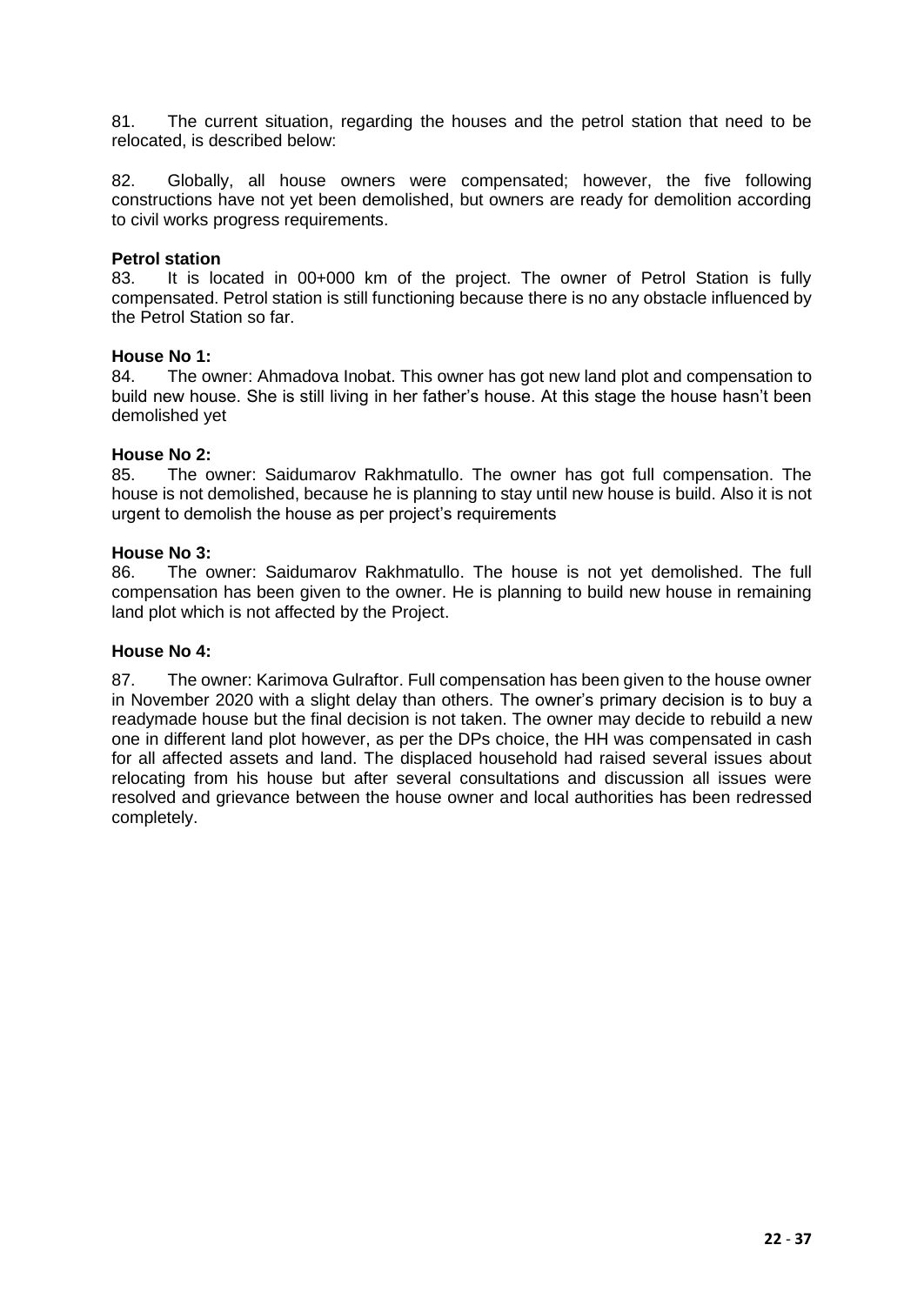### <span id="page-22-0"></span>**4 REHABILITATION OF COMMUNITY ACCESS ROADS**

88. The rehabilitation of approximately 30 km community access roads will involve 11 communities and will cover the construction works from the end of the intersection transition of new highway to the end point of the village access. It is expected that these works will improve efficiency and quality of transportation of goods and improved access to facilities, economic and social resources. Moreover, rehabilitation of these roads will enhance safety measures and ease access to transportation facilities.

89. According to the LARP, despite of careful project design and efforts to avoid impacts, there will be some impacts because of rehabilitation works. The impacts are estimated as 1,340m2 land, 2 structures- a concrete retaining wall and a wooden small bridge, 241 fruit trees and 351 shed trees and 140 bushes.

90. PIURR's position in this regard is to prepare a supplementary LARP after the identification of exact impacts. The main LARP's principles and entitlements will apply to the new LARP. PIURR is committed to preparing and implementing a plan before rehabilitation works start at the local road.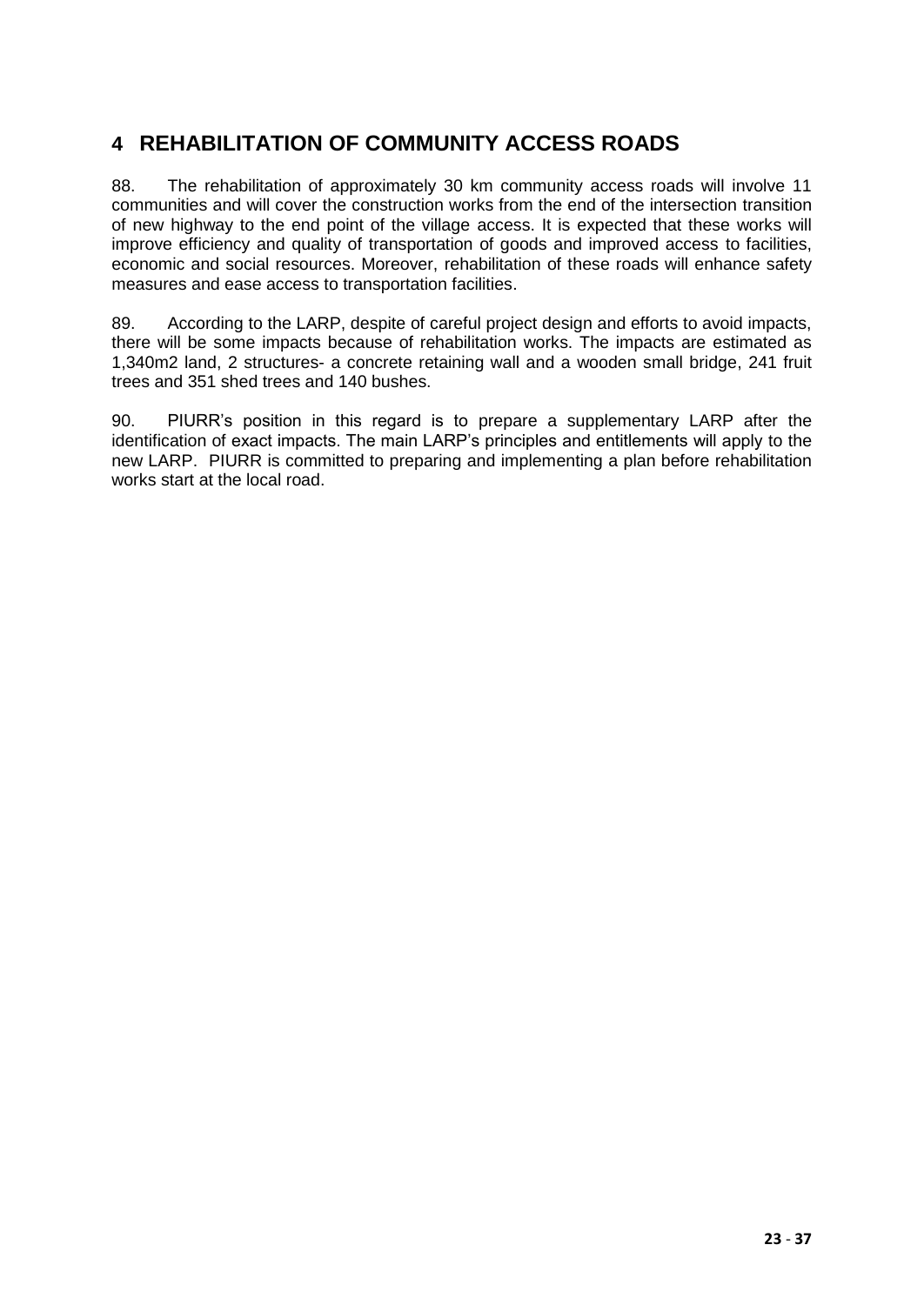#### **5 CONSULTATION AND PARTICIPATION**

<span id="page-23-0"></span>91. In order to deliver relevant project information to project affected people and other stakeholders, the PIURR staff pursue Stakeholder Communication Strategy through regular public consultations as recommended by the LARP implementation monitoring consultant's report of August 2020. They regularly conduct field trips to visit project sites, meet KIIs and the local population residing within the project area. The objective of these activities is to communicate with all stakeholders in a culturally appropriate, gender-sensitive and timely address all complaints and concerns associated with the project.

92. Public Consultations have been a widely utilized mechanism to interact with the project affected people as well as those not affected by the project but residing/working within the project affected area in the reporting period.

93. Representatives from the local governments and PIURR jointly conduct public consultations, as required. During the given reporting period no major issues were defined requiring public consultations. However, keeping public informed is an ongoing process and public consultations will be continued at all phases of the project cycle, as required.

94. During the project site visits conducted in June-July for the purposes of preparation this semi-annual social monitoring report, all DPs randomly selected for face-to-face interviewed confirmed that at least one member of their family attended public consultation meeting and conducted during LARP preparation and implementation periods.

95. To sum up, APs and other interested parties have informed about the project progress, negative and positive impacts, compensation entitlements, grievance redress mechanism, contacts of the project focal persons. The information was provided through public consultations, individual meetings, focus group discussions and dissemination of project documents to APs and local authorities.

96. The LARP implementation documents show that 2 public consultations, 6 focus group discussions and 64 individual meetings were conducted during LARP preparation and implementation. In total, 323 persons (with double counting) and other stakeholders participated in these meetings and consultations. Out of 323 persons, 247 were men and 76 were women.

97. In order to investigate DPs' awareness of the project and to obtain information about their participation in public meetings and consultations held so far, the Social Safeguard Consultant asked certain questions to randomly selected DPs during interviews. The mentioned survey revealed that all of the respondents participated in some kind of consultation activities.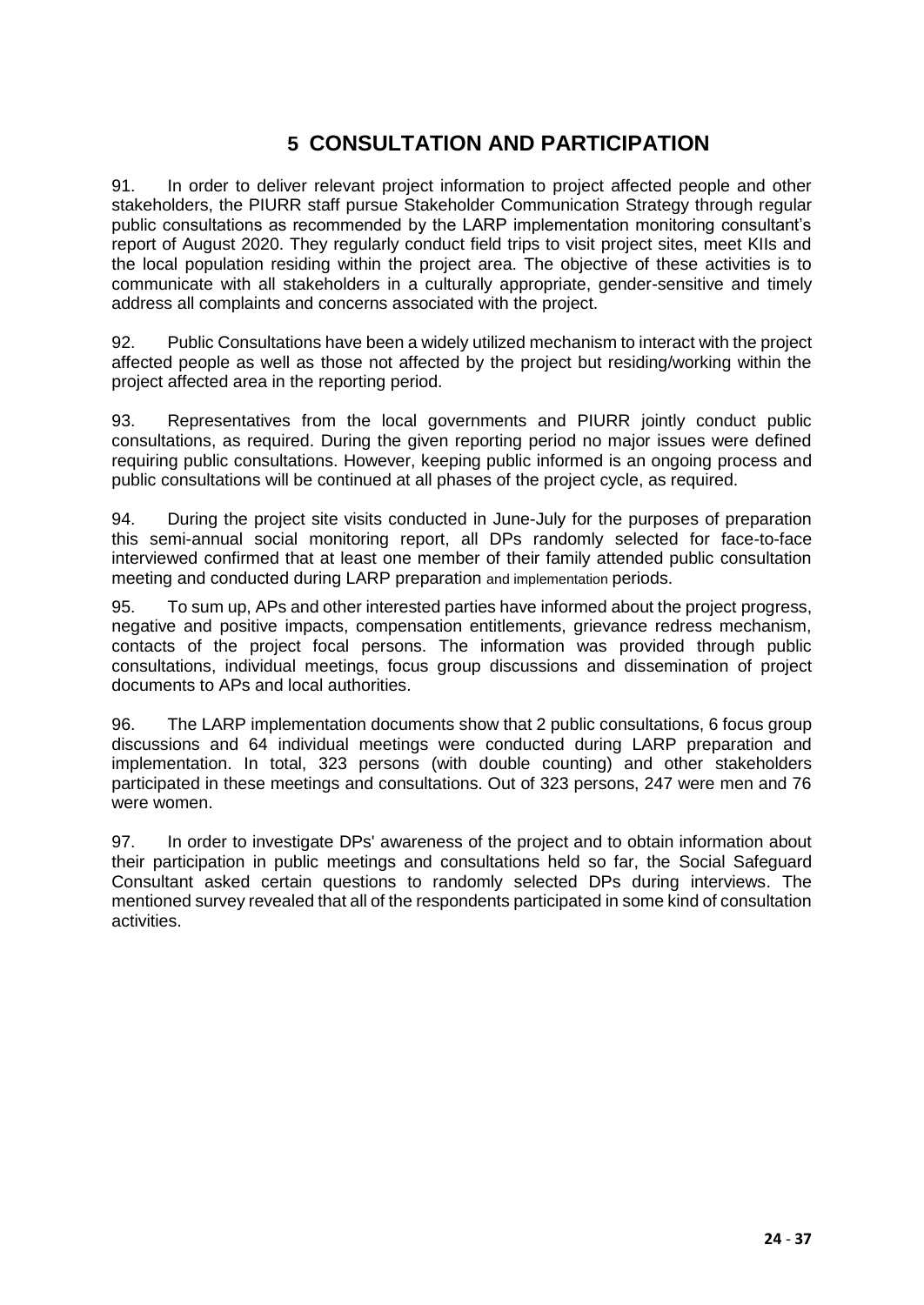#### **6 GRIEVANCE REDRESS MANAGEMENT**

<span id="page-24-0"></span>98. ADB SPS (2009) requires the borrower/client to establish and maintain a grievance redress mechanism to receive and facilitate resolution of affected peoples' concerns and grievances about the borrower's/client's social and environmental performance at project level. In accordance with this requirement, the LARP stipulates steps and requirements of project specific grievance management which is a formalized way for the PIURR to identify and resolve concerns and grievances.

99. The assessment shows that the Project has established a grievance redress mechanism including Grievance Redress Committees at the Jamoat/village level in 7 Project villages. Grievance focal persons were also assigned. Information on Grievance Redress Mechanism was provided to local communities and DPs in Tajik language in public consultations and focus group discussions. Minutes of such meetings confirms that this GRM was presented and discussed.

100. The Project information brochure that was disseminated in the project area in August 2018 had also section on GRM. The brochure showed the steps and the contact persons. In addition, during individual meetings with DPs, the Project staff informed them again on levels of GRM and contact information.

101. The Social Safeguard specialists visited some of these villages and took copies of the grievance logbooks (See Annex 2). In addition, PIURR was interviewed on this topic. As a result, it was revealed that so far, no grievances have been received. The conclusion and recommendation section will include recommendations on potential improvements of GRM within the Project.

102. The survey results revealed that majority of the respondents (81% or 17 DPs) had information about the Project specific GRM. They knew about steps and contact information. The source of information was public consultations and the information brochure disseminated in the project area. However, 4 persons replied that they didn't know details, although existence of a such mechanism is known for them.

103. None of the interviewers had a grievance, therefore hasn't applied to project GRM. According to them, until payment of compensation there hasn't been any case that created dissatisfaction among DPs.

104. It is worth to note that, as there is no registered grievance in the logbooks, effectiveness of the GRM couldn't be assessed in terms of timeframe, resolution, responsibilities and related actions. However, the Conclusion and Recommendation section provides some recommendations to upgrade the GRM process and improve readiness to address any potential complaint that may occur during physical acquisition and resettlement, as well as during construction stage.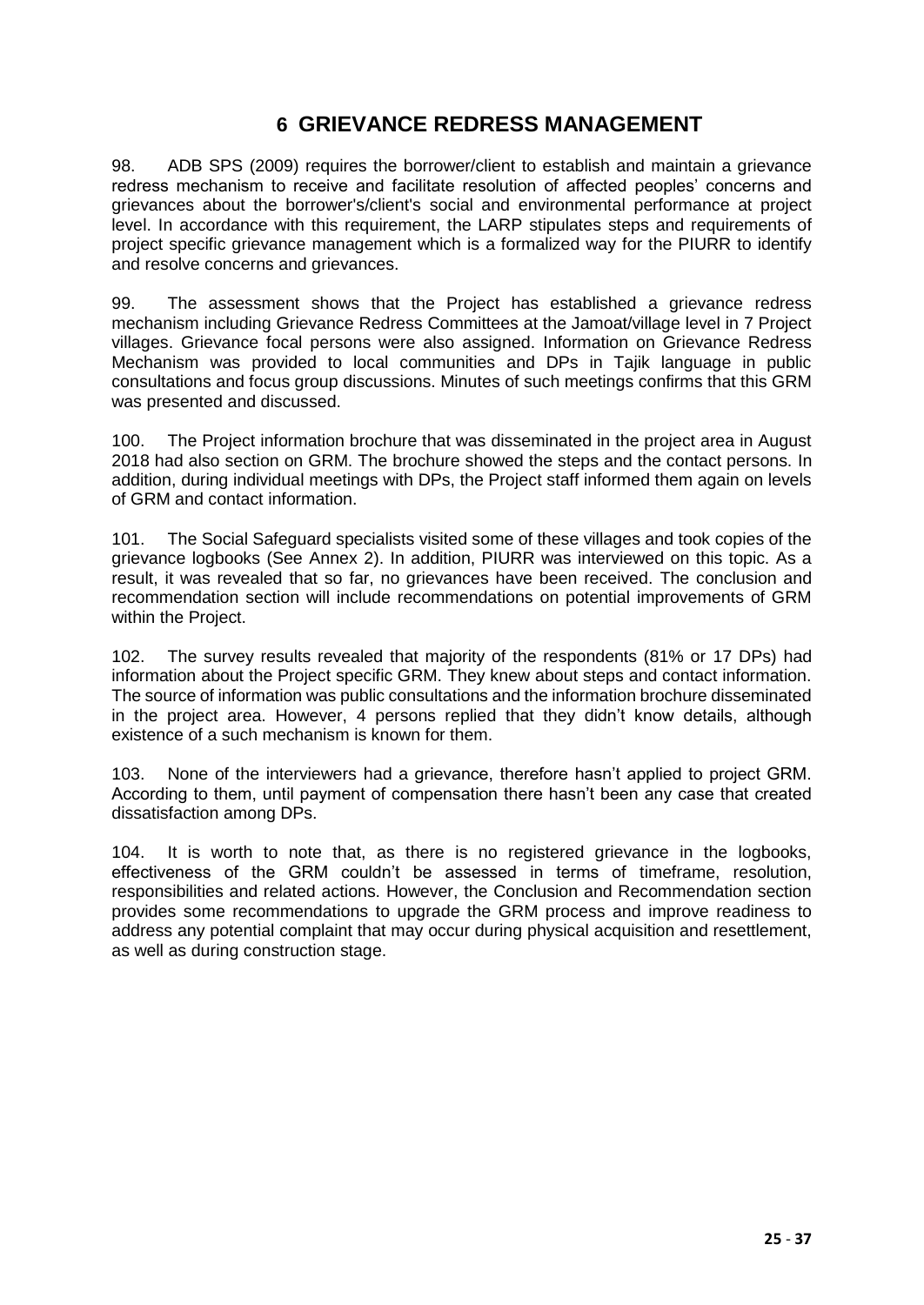### **7. CONSTRUCTION ACTIVITIES**

#### <span id="page-25-1"></span><span id="page-25-0"></span>6.3 General

105. At present, the temporary widening and repair of the Nr1 access road has been completed, the connection of the longitudinal access road with the construction site has been completed, the construction of the main camp of the project has been basically completed and all the residents have been settled in. The site formation of the Nr 1 tunnel entrance has been completed for the construction of the concrete batching plant and the gravel plant; The repair of the top access road of Nr1 Tunnel has been completed.

106. Three earthwork excavations in K1 + 400, K1 + 900 and K3 + 000, and the repair of the longitudinal access road, the installation of the project information signs and the demolition of the existing structures are being carried out.

#### <span id="page-25-2"></span>6.4 Design and Drawings

107. The contractor of this project is responsible for the working drawing design. The working drawing design of the sub-section Km  $0 + 000 -$  Km3 + 000 have been completed, and the design of sub-section  $Km$  3 + 000 –  $Km$  6 + 000 is under process.

#### <span id="page-25-3"></span>6.5 Topographic survey

108. Topographic survey and mapping has been completed in the first (Km 0 + 000 - Km3 + 000) and second (Km 3 + 000 – Km 6 + 000) work sub-sections, and the survey and mapping work in a third work sub-section is being carrying out.

#### <span id="page-25-4"></span>6.6 Site Clearance

a. Responsibility of the Employer

109. As explained above, the LARP for the main road has been produced and implemented during 2019/2020, and the land has been handed over by MOT to the Contractor and the works on the main road can now start.

110. The village access road project is now in process of elaboration by the Construction Supervision and Supervision Consultant based on the topographic survey carried out by the Contractor. The project is expected to be finalize by mid -November. The roads alignment will tend to follow the existing village roads in order to minimize land acquisition and the social impact.

111. The PMC's Resettlement International and National Specialists will then prepare the corresponding LARP and proceed with the required due diligence activities.

#### b. Responsibility of the Contractor

112. For the implementation of the civil works, the Contractor needs to access to certain areas such as for the batching plants, sand and gravel processing plants, as well as precast workshop, and also for certain access tracks for the construction of important structures like bridges, retaining walls and culverts.

113. Since his mobilization 18 June 2021 the Contract start to proceed with the required administrative procedures with the concerned local communities and population in order to obtain access authorization to these agricultural lands with MOT/PIURR help.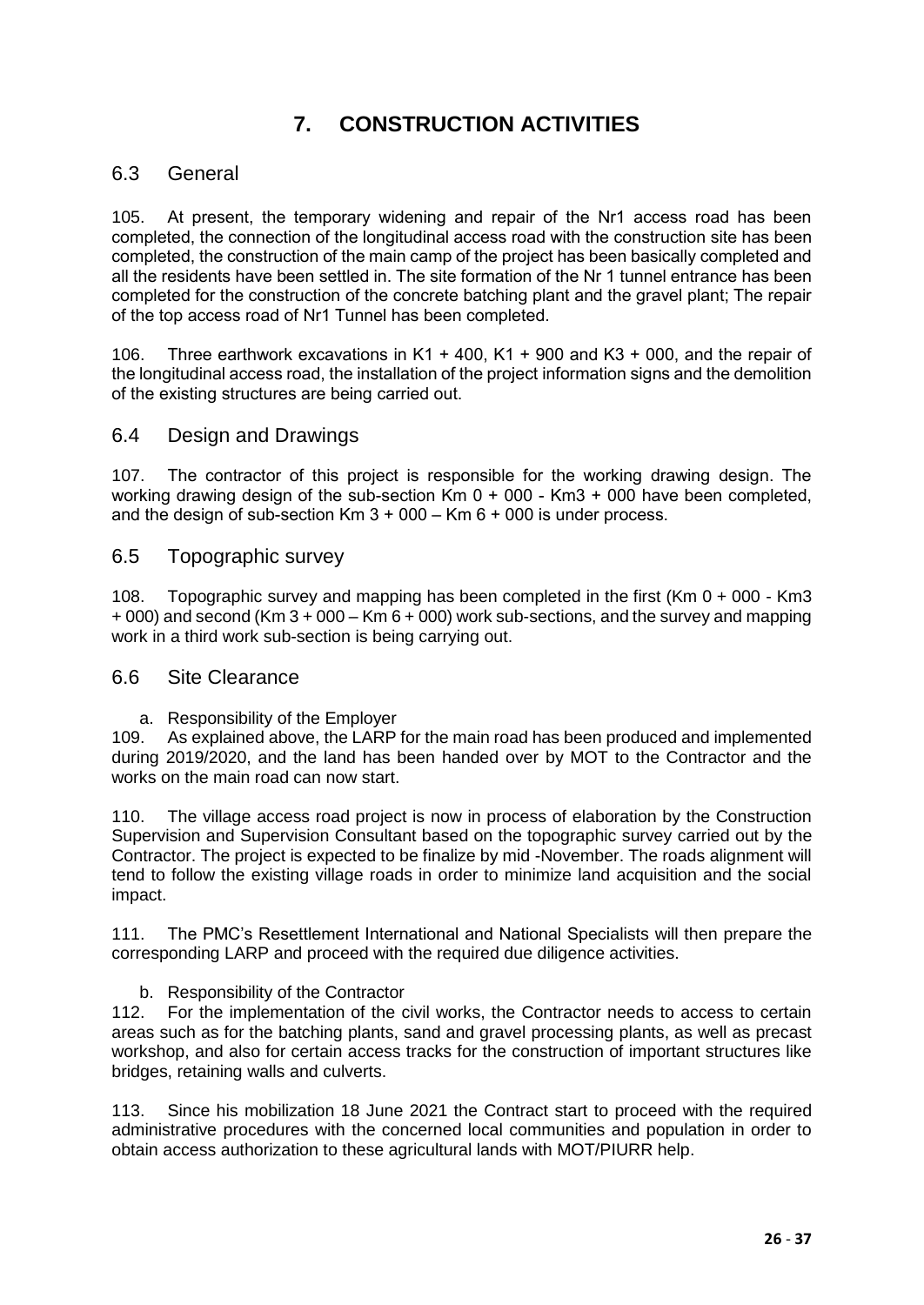#### <span id="page-26-0"></span>6.7 Training and capacity building

114. The PMC's Resettlement and Social Specialists will provide On-the-job training (OJT) to the Client/ PIURR staff on issues relating to project level social safeguard; its implementation aspects; and as well as its effective monitoring. The Senior International Resettlement Specialist and national resettlement specialist, together, will provide the OJT to the selected staff from the Client/ PIURR to build in-house capacity for administrating similar other projects.

| N <sub>2</sub> | <b>Measures</b>                                                                                                  | <b>Taken measures</b>                                                                                                                                                                                                                                                                                                                                                                                                                                                                                                                                                                                                                                                                                                                                                                                                                                                           | Responsib<br>le people                          | Schedule with<br>specified time                                                                                                           |
|----------------|------------------------------------------------------------------------------------------------------------------|---------------------------------------------------------------------------------------------------------------------------------------------------------------------------------------------------------------------------------------------------------------------------------------------------------------------------------------------------------------------------------------------------------------------------------------------------------------------------------------------------------------------------------------------------------------------------------------------------------------------------------------------------------------------------------------------------------------------------------------------------------------------------------------------------------------------------------------------------------------------------------|-------------------------------------------------|-------------------------------------------------------------------------------------------------------------------------------------------|
| 1              | Resolve the<br>issue of<br>pending DP to<br>receive<br>compensation<br>and complete<br>Implementation<br>of LARP | According to the approved Land Acquisition<br>Resettlement Plan (LARP), out of 64<br>displaced persons (DPs), 63 DPs received<br>compensation, of which Gulraftor Karimova<br>did not receive compensation, her husband<br>who does not agree with the amount of<br>compensation, and at the moment he is in<br>Russia and promises in the near future time<br>to come home, with a view to meet with a<br>specialist of the central control center, the<br>complaints will be considered in accordance<br>with the order of the considered complaints                                                                                                                                                                                                                                                                                                                          | <b>PIURR</b><br>and<br><b>PMC</b>               | The issue of<br>pending DP to<br>receive<br>compensation<br>was resolved<br>in November<br>2020 and<br>reported on<br>implementatio<br>n. |
| $\overline{2}$ | Preparing an<br>addendum to<br>the LARP<br>based on<br>community<br>access roads<br>alignment                    | Preparation of an addendum to the LARP<br>for the access roads, which is part of the<br>scope of the contract between the<br>construction supervision consultant and the<br>Contractor, which must:<br>Instruct the contractor to conduct<br>А.<br>appropriate topographic surveys<br>and geotechnical investigations<br>based on his own estimates. Submit<br>access road designs for approval<br>based on typical details specified in<br>contract drawings to the<br><b>Supervision Consultant;</b><br>Conduct surveys for land<br>B.<br>acquisition and resettlement<br>impacts as needed;<br>C. Provide the Contractor with the<br>drawings based on which the<br>Contractor will build the access<br>roads.<br>D.<br>Conduct studies to minimize the<br>impact on land acquisition and<br>resettlement (LAR) under the<br>guidance of resettlement specialists<br>of PMC. | CSC,<br>Contractor<br>, PMC and<br><b>PIURR</b> | Contractor is<br>working on<br>design. It is<br>planned the<br><b>DMS will start</b><br>in November<br>2021                               |

#### <span id="page-26-1"></span>6.8 Delivered activities as per the recommendations by the LARP implementation monitoring report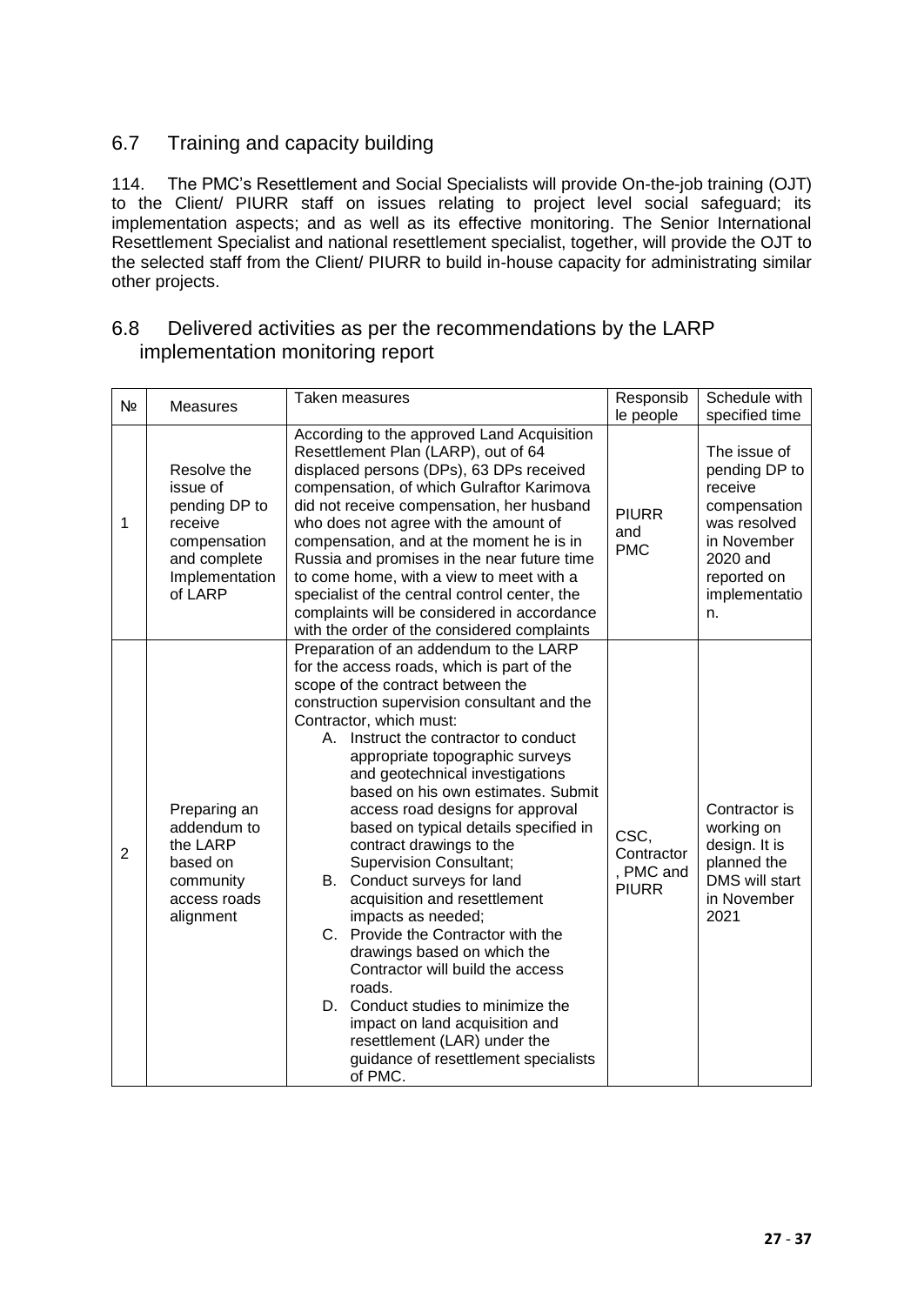| 3 | Conducting<br>training for the<br>personnel of the<br>Contractor and<br>the Client                         | Organize a curriculum and trainings for MT<br>and PIURR staff on topics such as<br>monitoring the environmental aspects of the<br>project, with a particular focus on the<br>assessment of the EMP;<br>monitoring compliance with all<br>requirements during construction<br>activities and preparation of<br>relevant reports;<br>responsibilities for supervision and<br>٠<br>interaction with the contractor;<br>as well as the introduction of<br>$\bullet$<br>documentation, resolution of issues<br>related to non-compliance with<br>requirements and complaints, and<br>reporting on them;<br>Providing support to the PIURR in the<br>creation and use of a grievance redress<br>mechanism, including the development of a<br>table-scheme for recording complaints (the<br>format should be agreed with the PIURR),<br>with the information being updated on a<br>monthly basis; | CSC,<br>PMC and<br><b>PIURR</b>                                                  | The<br>international<br>social<br>specialist of<br>PMC will be<br>mobilized to<br>the field in<br>October 2021<br>and will plan<br>the training<br>courses<br>based on the<br>needs<br>assessment |
|---|------------------------------------------------------------------------------------------------------------|--------------------------------------------------------------------------------------------------------------------------------------------------------------------------------------------------------------------------------------------------------------------------------------------------------------------------------------------------------------------------------------------------------------------------------------------------------------------------------------------------------------------------------------------------------------------------------------------------------------------------------------------------------------------------------------------------------------------------------------------------------------------------------------------------------------------------------------------------------------------------------------------|----------------------------------------------------------------------------------|---------------------------------------------------------------------------------------------------------------------------------------------------------------------------------------------------|
| 4 | Inform the<br>population about<br>the progress of<br>the project and<br>work on<br>Complaints<br>Mechanism | Organize a meeting with local residents<br>along the entire construction road line,<br>inform the population about the progress of<br>the project and study the impact of the<br>project on the ground.<br>Constantly consider the complaints received<br>according to the Complaints Mechanism<br>and register the complaint in the book.                                                                                                                                                                                                                                                                                                                                                                                                                                                                                                                                                 | PIURR,<br>PMC,<br>CSC,<br>Contractor<br>, Local<br>authorities<br>and<br>Jamoats | Permanent<br>Continued in<br>the process<br>of additional<br>consultations                                                                                                                        |
| 5 | Work with the<br>community and<br>vulnerable<br>families<br>in the project for<br>recruitment              | Conduct joint research to identify potentially<br>vulnerable families in the area of the project<br>roads.<br>Vulnerable persons who wish to work in<br>road construction in order to maintain their<br>basic livelihoods will be attracted to the<br>construction of the road.                                                                                                                                                                                                                                                                                                                                                                                                                                                                                                                                                                                                            | PIURR,<br>Local<br>Authority,<br>PMC and<br>Contractor                           | Permanent<br>In the<br>additional<br>consultation<br>meetings<br>project<br>identified<br>vulnerable<br>groups are<br>encouraged<br>to apply for<br>the project<br>works                          |
| 6 | Gender<br>consideration in<br>implementation<br>and<br>participation                                       | Conduct consultation meetings with women<br>who live on the territory of the facility under<br>construction.<br>Organize training for women who want to,<br>help in their employment in the service<br>sector within the framework of the project.                                                                                                                                                                                                                                                                                                                                                                                                                                                                                                                                                                                                                                         | PMC,<br><b>PIURR</b><br>and Local<br>Authorities                                 | Permanent<br>Social team<br>working with<br>Gender<br>specialist and<br>ensuring<br>active<br>participation<br>of women in<br>consultation<br>processes                                           |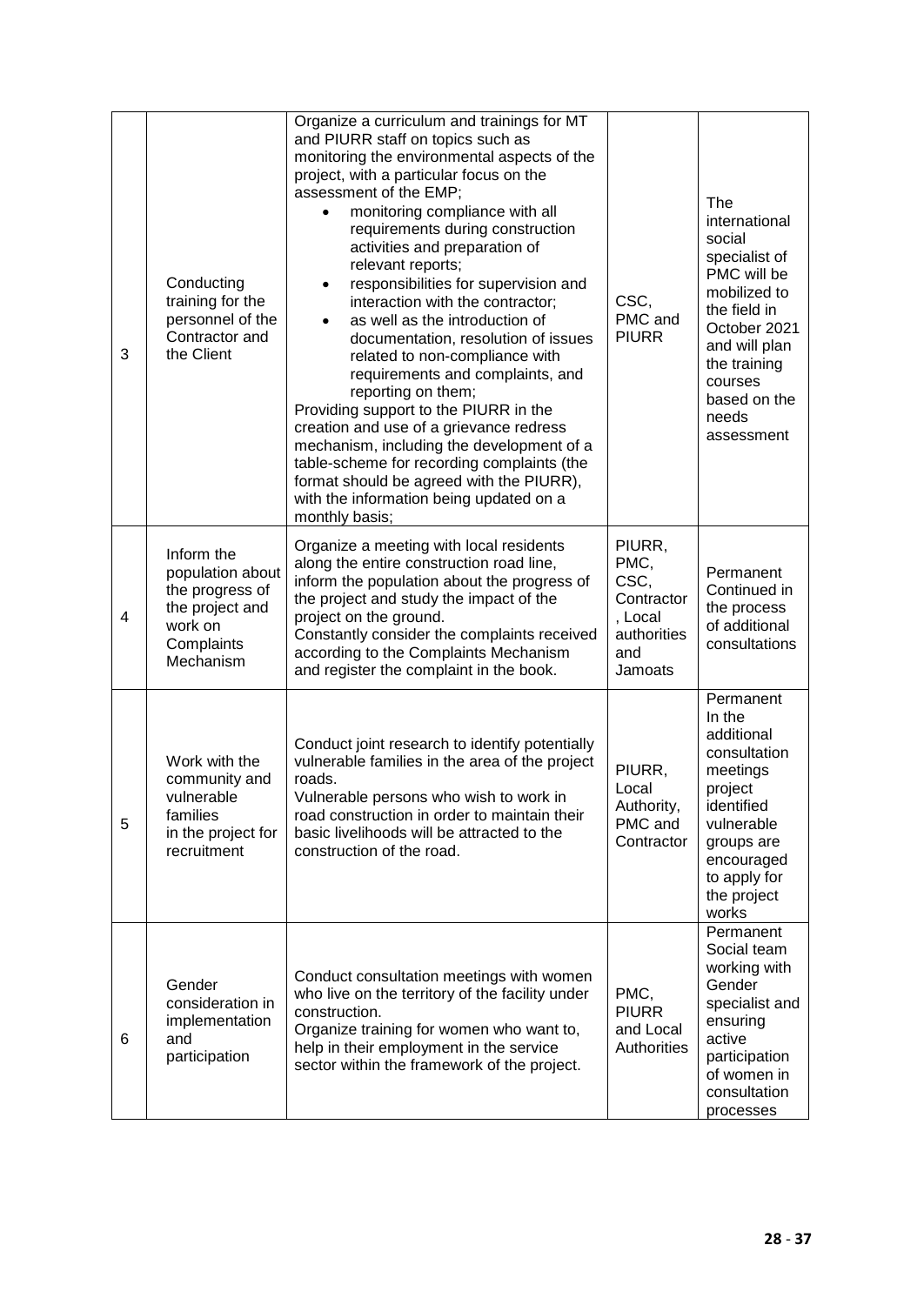#### **8. CONCLUSION**

<span id="page-28-0"></span>115. During the reporting period from January to June 2021 award of contracts for PMC, CSC and contractor were made, and mobilization of all stakeholders started during the second quarter 2021.

116. Resettlement and social activities for the main road right of way were previously carried out by MOT during 2019/2020 by preparing and implementing the corresponding LARP. Tajik government already satisfied with its counterpart covenant concerning financing the LARP for the main road right of way for an amount of 0.375 million USD\$.

117. The detailed engineering design for the village access roads is already in progress and is expected to be finalized by mid-November 2021 by CSC, based on the topographic survey carried out by the Contractor. Then PMC's International and National Resettlement Specialists will prepare the corresponding LARP and perform the necessary due diligence activities.

118. The Gender program is in process of preparation by PMC's Gender Specialist who is finalizing with the stakeholders the Gender Action Plan and starting to implement the gender schedule of activities.

119. The applicable national laws and regulations, ADB Safeguard Policy Statement requirements for involuntary resettlement, and the principles adopted for the Project were complied with and social safeguards conditions for the rehabilitation works of the proposed road were fulfilled.

120. The findings of the monitoring for the reporting period confirmed that there was no any social issue in the reporting period. No physical and/or economic impact occurred in this period. The Land acquisition and resettlement plan for the main project road was implemented: issuance of compensation has been completed.

121. GRC is in place to review and resolve grievance cases. No any community appeal, grievance and or concern were raised in this reporting period. DPs and general population within project affected area are aware of the existence of GRC and knows on how to apply in case if construction works cause impact to their assets or access to assets.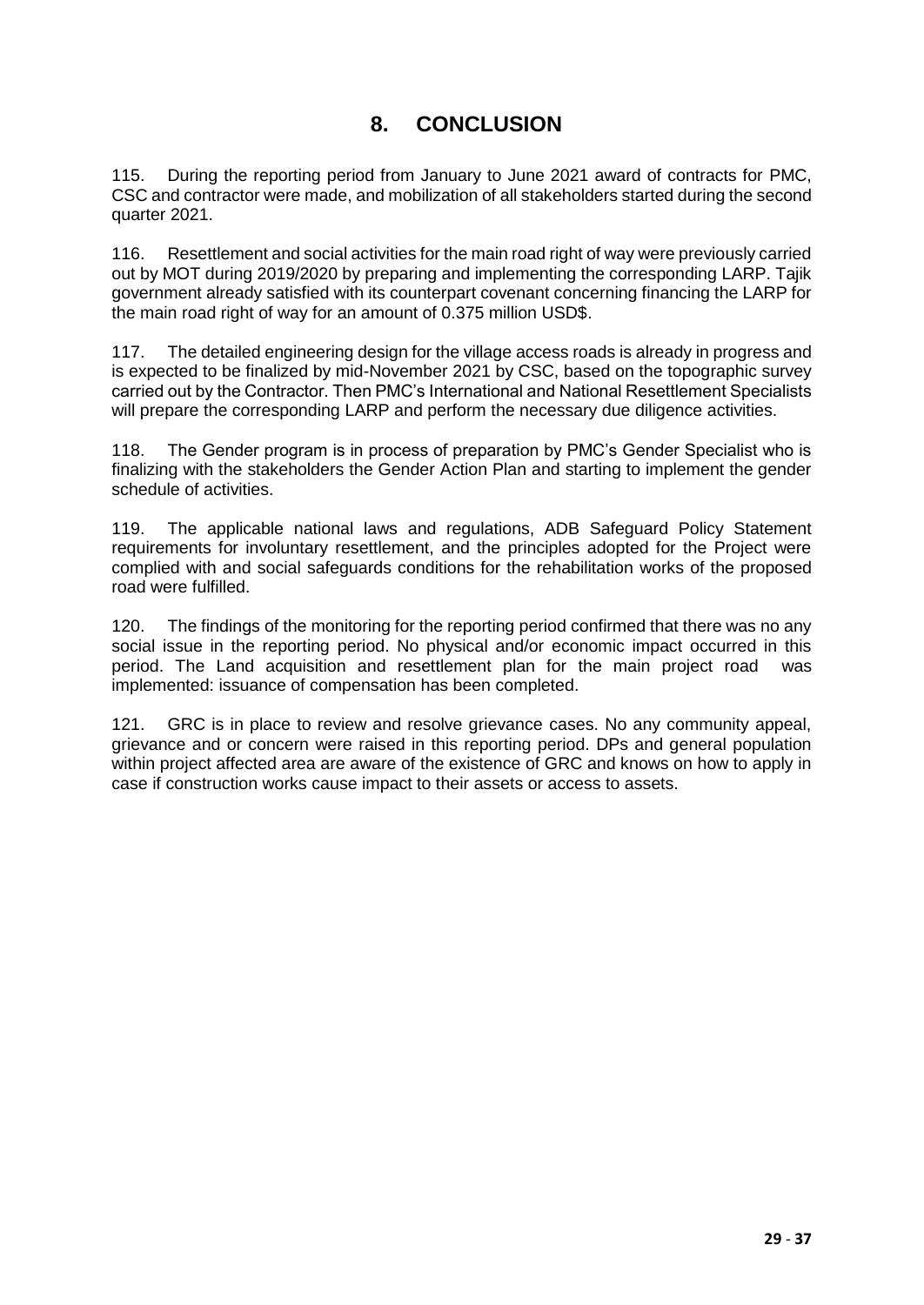|                                                                                | Questionnaire                                                                                                                                                                                                   |  |  |  |  |  |
|--------------------------------------------------------------------------------|-----------------------------------------------------------------------------------------------------------------------------------------------------------------------------------------------------------------|--|--|--|--|--|
|                                                                                | Location:                                                                                                                                                                                                       |  |  |  |  |  |
| 1. RESPONDENT<br>level: ________________                                       | 1.1. Gender: ________________; 1.2. Age________; 1.3. Education                                                                                                                                                 |  |  |  |  |  |
| <b>2. DETAILS OF IMPACT</b>                                                    |                                                                                                                                                                                                                 |  |  |  |  |  |
| 2.1. Type of impact:<br>Residential land                                       | <b>Residential building</b><br>Commercial building                                                                                                                                                              |  |  |  |  |  |
| <b>Private Agricultural</b><br>land                                            | <b>Business loss</b><br>Auxiliary building                                                                                                                                                                      |  |  |  |  |  |
| Dekhan land<br>Loss of trees                                                   | Fence, shed, gate<br><b>Employment loss</b><br>Loss of crops<br>Other                                                                                                                                           |  |  |  |  |  |
| 2.2. Vulnerability and severity of impact<br>Vulnerable                        | Mark the relevant cell if your family belongs to one or two of them:<br>Severely affected                                                                                                                       |  |  |  |  |  |
|                                                                                | 3. DELIVERY OF COMPENSATIONS / ENTITLEMENTS<br>3.1. Have you received compensation and assistances that you are entitled?                                                                                       |  |  |  |  |  |
|                                                                                |                                                                                                                                                                                                                 |  |  |  |  |  |
| Yes, we<br>received fully                                                      | We received part of the<br>No, we haven't<br>calculated compensation<br>received yet                                                                                                                            |  |  |  |  |  |
|                                                                                | 3.2. Is the compensation package enough to replace/restore all of your losses?<br>Yes:                                                                                                                          |  |  |  |  |  |
|                                                                                | No:                                                                                                                                                                                                             |  |  |  |  |  |
|                                                                                | I don't have an answer:<br>3.2. Was the compensation amount free of additional costs related to land acquisition<br>and resettlement (transaction costs, certificate costs, fees and other deductions)?<br>Yes: |  |  |  |  |  |
|                                                                                | No:                                                                                                                                                                                                             |  |  |  |  |  |
| 4.                                                                             | I don't have an answer:<br>EFFECTIVENESS OF THE GRIEVANCE REDRESS MECHANISM                                                                                                                                     |  |  |  |  |  |
| Were you informed of<br>4.1<br><b>Project Specific</b><br>Grievance Mechanism? | Yes, I was fully<br>informed<br><b>No</b>                                                                                                                                                                       |  |  |  |  |  |
| Have you applied to<br>4.2<br><b>Grievance Mechanism?</b>                      | Yes<br><b>No</b>                                                                                                                                                                                                |  |  |  |  |  |

**ANNEX 1:** Questionnaire used for the interviews during LARP compliance task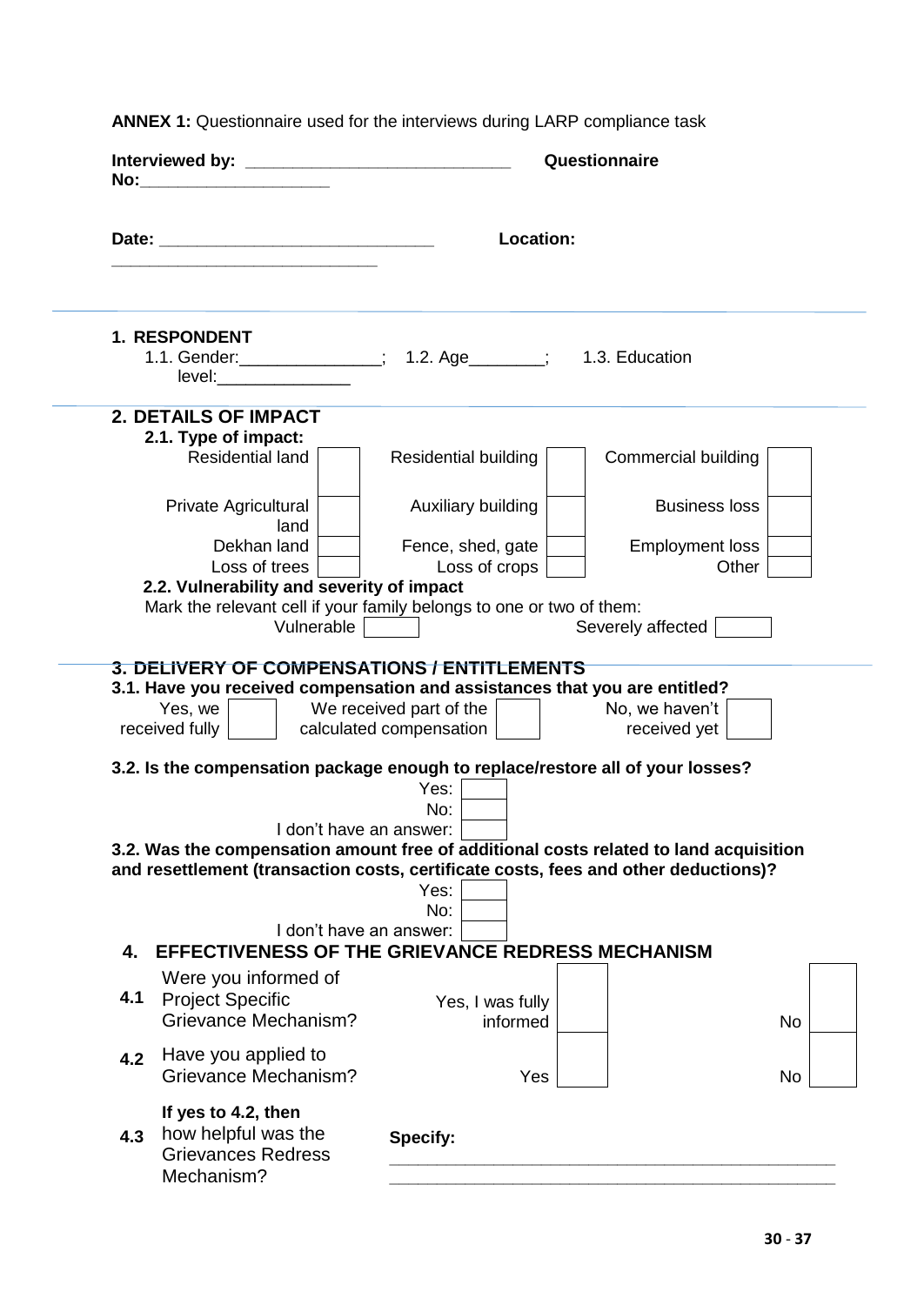#### **5. PUBLIC CONSULTATION AND PARTICIPATION**

**5.1. Have you been involved in any consultation activities shown below?**

*(Please answer "yes" or "no"*)

| Public consultations: ___________                                                                  |        |        |
|----------------------------------------------------------------------------------------------------|--------|--------|
| Face-to-face meetings:                                                                             |        |        |
| Focus group discussions: __________                                                                |        |        |
| Other ways of communications:<br>______ Telephone;<br>specify_________                             | Email; | Other, |
| <b>6. LEVEL OF SATISFACTION</b><br>6.1. What in your opinion will be advantage(s) of the Project?  |        |        |
| 6.2. What in your opinion will be disadvantage(s) of the Project?                                  |        |        |
| 6.3. Please rate level of satisfaction of Project related land acquisition & resettlement process: |        |        |
| (range from 10 to 1) (10 high, 1 low): $\frac{1}{2}$                                               |        |        |
| <b>7. ADDITIONAL NOTES:</b>                                                                        |        |        |
|                                                                                                    |        |        |
|                                                                                                    |        |        |
| .                                                                                                  |        |        |

**ANNEX 2: Copies of the grievance logbooks**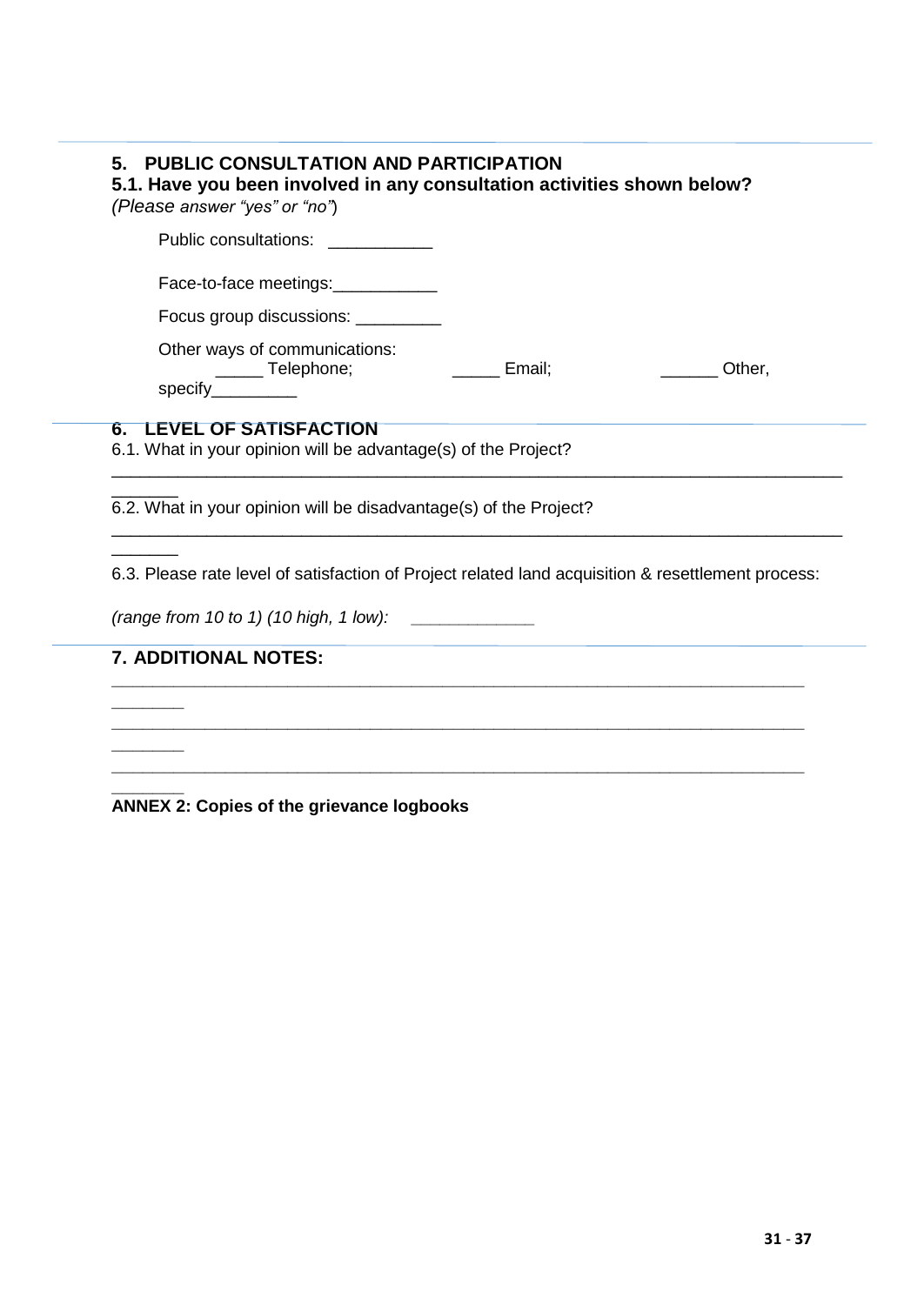





**КИТОБИ** бақайдгирии арзу шикоятхо

Грант 0683-ТАЈ Лонхан "Рохрави Химом 2, 3 ва 5 (Рохи мошингарди Обигарм Нуробод)" (Китьан 1)

# ш. Рогун чамоати Обигарм

ДУШАНБЕ - 2020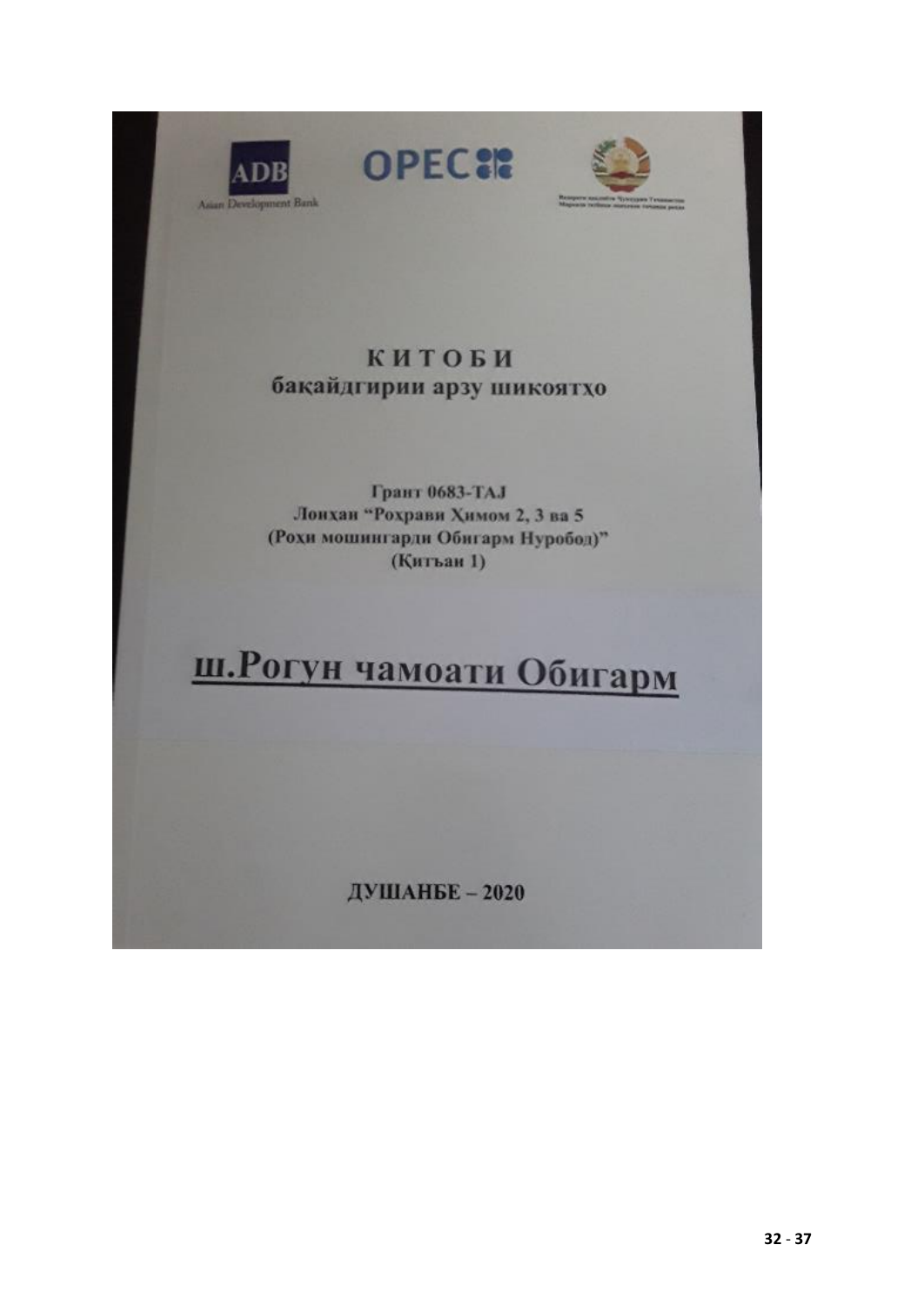| N. |            | Муровлавскупана.        | Canno                 |                    | - Шахен маскул<br>- барон баррасан<br>мурочная / шахен; |                                                                |
|----|------------|-------------------------|-----------------------|--------------------|---------------------------------------------------------|----------------------------------------------------------------|
|    | Howy naca6 | — Сураган<br>авиаграаны | mapma.<br><b>MARK</b> | Panance<br>телефон | Hosty mean                                              | $\frac{\mathbf{p}_{\text{maxmax}}}{\mathbf{p}_{\text{max}}-1}$ |
|    |            |                         |                       |                    |                                                         |                                                                |
|    |            |                         |                       |                    |                                                         |                                                                |
|    |            |                         |                       |                    |                                                         |                                                                |
|    |            |                         |                       |                    |                                                         |                                                                |
|    |            |                         |                       |                    |                                                         |                                                                |
|    |            |                         |                       |                    |                                                         |                                                                |
|    |            |                         |                       |                    |                                                         |                                                                |
|    |            |                         |                       |                    |                                                         |                                                                |
|    |            |                         |                       |                    |                                                         |                                                                |
|    |            |                         |                       |                    |                                                         |                                                                |
|    |            |                         |                       |                    |                                                         |                                                                |
|    |            |                         |                       |                    |                                                         |                                                                |
|    |            |                         |                       |                    |                                                         |                                                                |
|    |            |                         |                       |                    |                                                         |                                                                |
|    |            |                         |                       |                    |                                                         |                                                                |
|    |            |                         |                       |                    |                                                         |                                                                |
|    |            |                         |                       |                    |                                                         |                                                                |
|    |            |                         |                       |                    |                                                         |                                                                |
|    |            |                         |                       |                    |                                                         |                                                                |
|    |            |                         |                       |                    |                                                         |                                                                |
|    |            |                         |                       |                    |                                                         |                                                                |
|    |            |                         |                       |                    |                                                         |                                                                |
|    |            |                         |                       |                    |                                                         |                                                                |
|    |            |                         |                       |                    |                                                         |                                                                |
|    |            |                         |                       |                    |                                                         |                                                                |
|    |            |                         |                       |                    |                                                         |                                                                |
|    |            |                         |                       |                    |                                                         |                                                                |
|    |            |                         |                       |                    |                                                         |                                                                |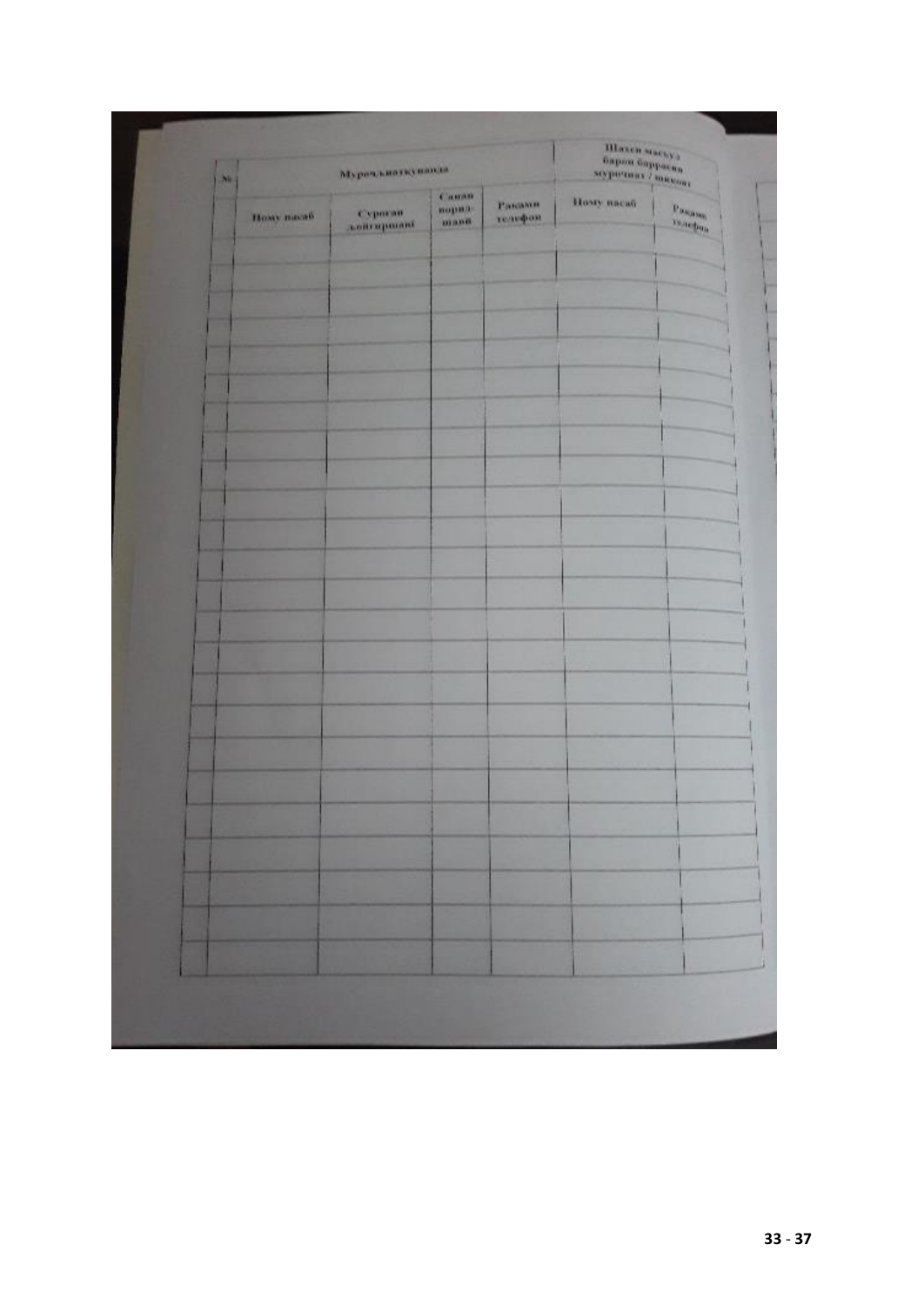



## **КИТОБИ** бакайдгирии арзу шикоятхо

**Грант 0683-ТАЈ** Лонхан "Рохрави Химом 2, 3 ва 5 (Рохи мошингарди Обигарм Нуробод)" (Китьан 1)

## ш. Рогун чамоати Сичарог

ДУШАНБЕ - 2020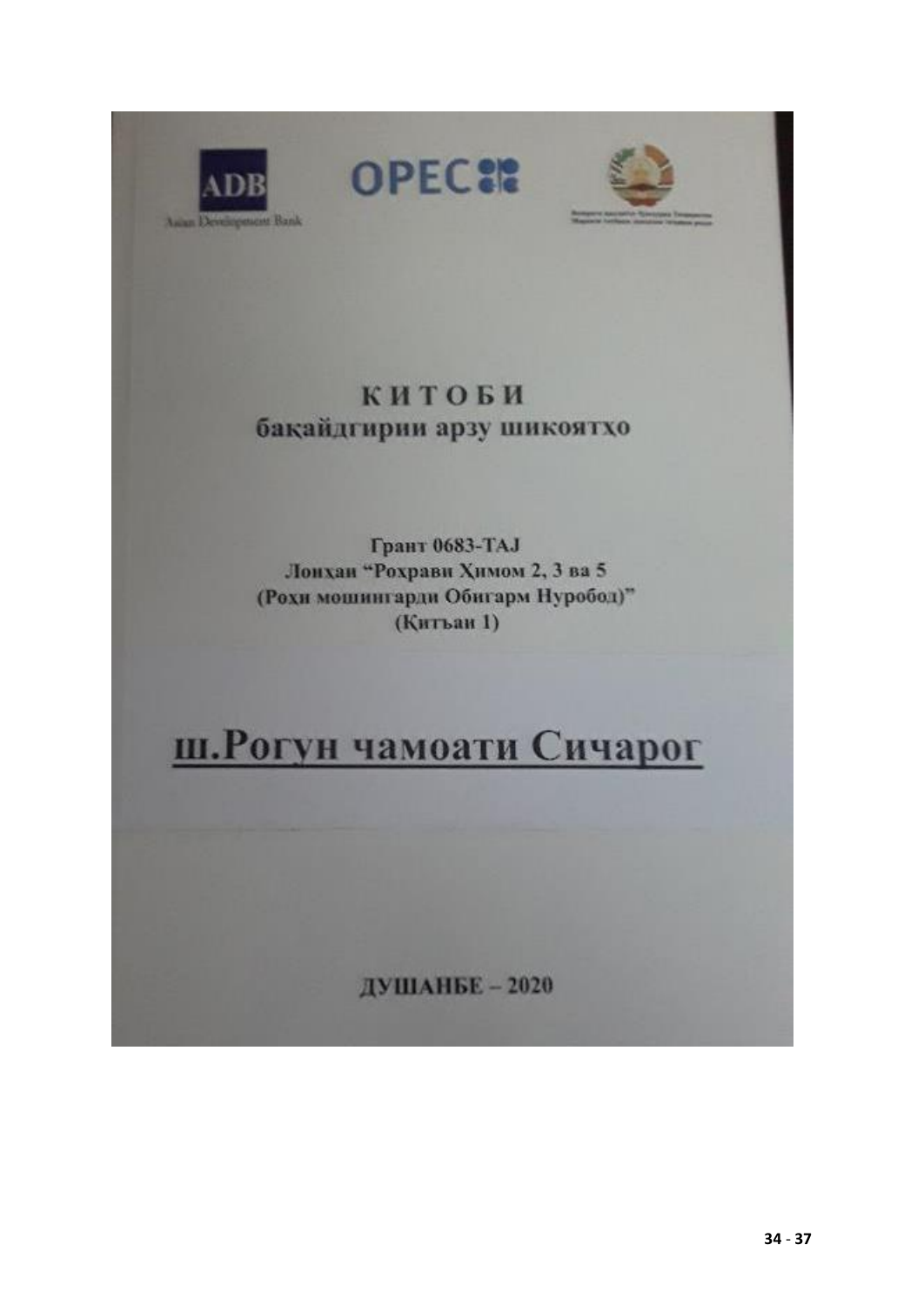| W |             | My personal requires                                                                                                                                                                                                                                                                     |              |                                    | Morry Mary)<br>Report Goppania<br>My Person's Charles |                                 |                           |
|---|-------------|------------------------------------------------------------------------------------------------------------------------------------------------------------------------------------------------------------------------------------------------------------------------------------------|--------------|------------------------------------|-------------------------------------------------------|---------------------------------|---------------------------|
|   | Hours and I | $\begin{array}{c} \begin{array}{c} \begin{array}{c} \begin{array}{c} \end{array} \\ \begin{array}{c} \end{array} \end{array} \end{array} \end{array} \end{array} \begin{array}{c} \begin{array}{c} \begin{array}{c} \end{array} \\ \begin{array}{c} \end{array} \end{array} \end{array}$ | <b>Comer</b> | <b>FARRISH</b><br><b>EXLANGION</b> | Hans) maried                                          | $\mu_{R\sigma\omega\omega_{R}}$ | Meanjus systematic system |
|   |             |                                                                                                                                                                                                                                                                                          |              |                                    |                                                       | is angles of                    |                           |
|   |             |                                                                                                                                                                                                                                                                                          |              |                                    |                                                       |                                 |                           |
|   |             |                                                                                                                                                                                                                                                                                          |              |                                    |                                                       |                                 |                           |
|   |             |                                                                                                                                                                                                                                                                                          |              |                                    |                                                       |                                 |                           |
|   |             |                                                                                                                                                                                                                                                                                          |              |                                    |                                                       |                                 |                           |
|   |             |                                                                                                                                                                                                                                                                                          |              |                                    |                                                       |                                 |                           |
|   |             |                                                                                                                                                                                                                                                                                          |              |                                    |                                                       |                                 |                           |
|   |             |                                                                                                                                                                                                                                                                                          |              |                                    |                                                       |                                 |                           |
|   |             |                                                                                                                                                                                                                                                                                          |              |                                    |                                                       |                                 |                           |
|   |             |                                                                                                                                                                                                                                                                                          |              |                                    |                                                       |                                 |                           |
|   |             |                                                                                                                                                                                                                                                                                          |              |                                    |                                                       |                                 |                           |
|   |             |                                                                                                                                                                                                                                                                                          |              |                                    |                                                       |                                 |                           |
|   |             |                                                                                                                                                                                                                                                                                          |              |                                    |                                                       |                                 |                           |
|   |             |                                                                                                                                                                                                                                                                                          |              |                                    |                                                       |                                 |                           |
|   |             |                                                                                                                                                                                                                                                                                          |              |                                    |                                                       |                                 |                           |
|   |             |                                                                                                                                                                                                                                                                                          |              |                                    |                                                       |                                 |                           |
|   |             |                                                                                                                                                                                                                                                                                          |              |                                    |                                                       |                                 |                           |
|   |             |                                                                                                                                                                                                                                                                                          |              |                                    |                                                       |                                 |                           |
|   |             |                                                                                                                                                                                                                                                                                          |              |                                    |                                                       |                                 |                           |
|   |             |                                                                                                                                                                                                                                                                                          |              |                                    |                                                       |                                 |                           |
|   |             |                                                                                                                                                                                                                                                                                          |              |                                    |                                                       |                                 |                           |
|   |             |                                                                                                                                                                                                                                                                                          |              |                                    |                                                       |                                 |                           |
|   |             |                                                                                                                                                                                                                                                                                          |              |                                    |                                                       |                                 |                           |
|   |             |                                                                                                                                                                                                                                                                                          |              |                                    |                                                       |                                 |                           |
|   |             |                                                                                                                                                                                                                                                                                          |              |                                    |                                                       |                                 |                           |
|   |             |                                                                                                                                                                                                                                                                                          |              |                                    |                                                       |                                 |                           |
|   |             |                                                                                                                                                                                                                                                                                          |              |                                    |                                                       |                                 |                           |
|   |             |                                                                                                                                                                                                                                                                                          |              |                                    |                                                       |                                 |                           |
|   |             |                                                                                                                                                                                                                                                                                          |              |                                    |                                                       |                                 |                           |
|   |             |                                                                                                                                                                                                                                                                                          |              |                                    |                                                       |                                 |                           |
|   |             |                                                                                                                                                                                                                                                                                          |              |                                    |                                                       |                                 |                           |
|   |             |                                                                                                                                                                                                                                                                                          |              |                                    |                                                       |                                 |                           |
|   |             |                                                                                                                                                                                                                                                                                          |              |                                    |                                                       |                                 |                           |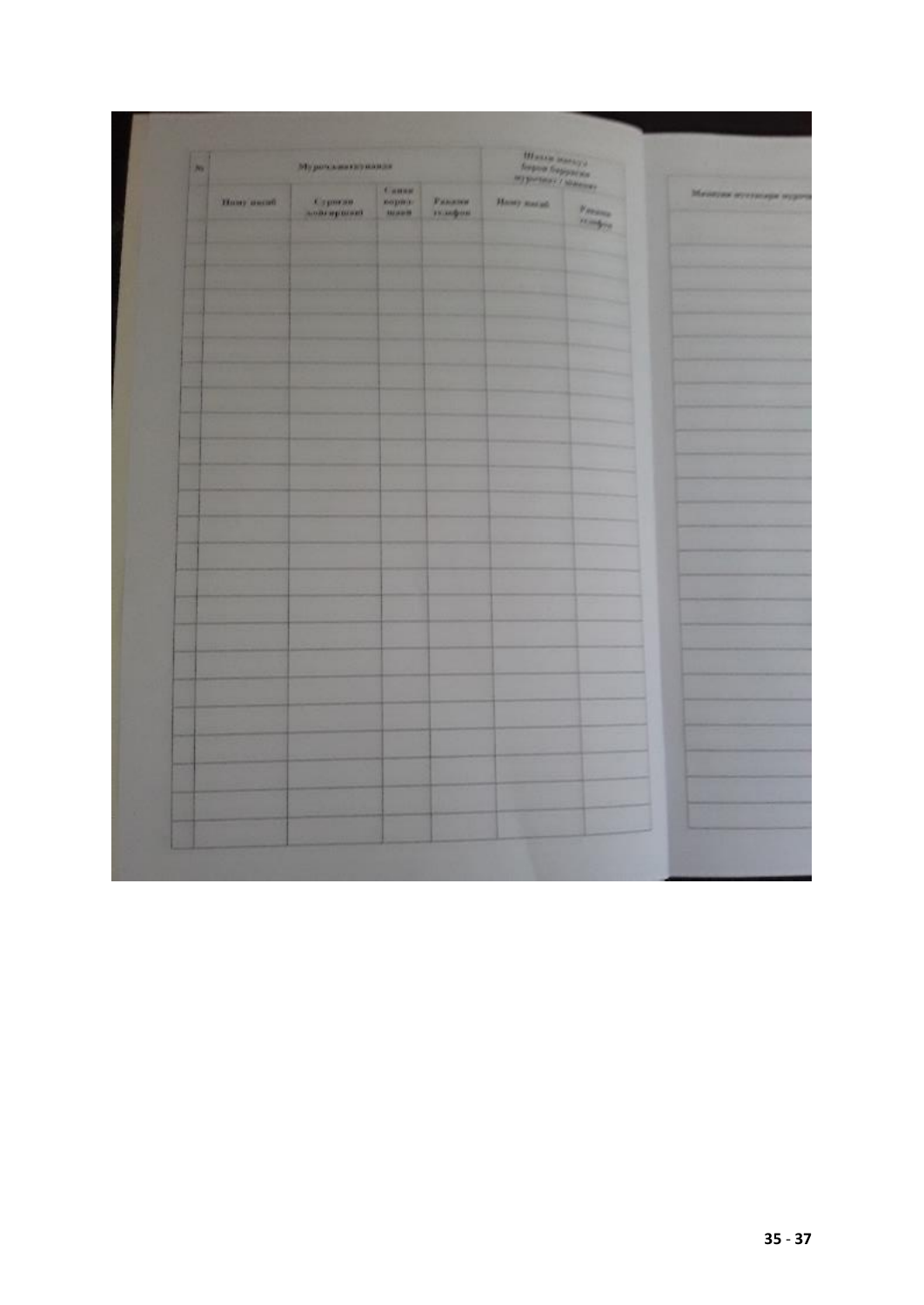



## Asian Deselopment Bank

ADB

## **КИТОБИ** бакайдгирии арзу шикоятхо

**Грант 0683-ТАЈ** Лоихаи "Рохрави Химом 2, 3 ва 5 (Рохи мошингарди Обигарм Нуробод)" (Китьан 1)

# н. Нуробод чамоати Хакими

ДУШАНБЕ - 2020